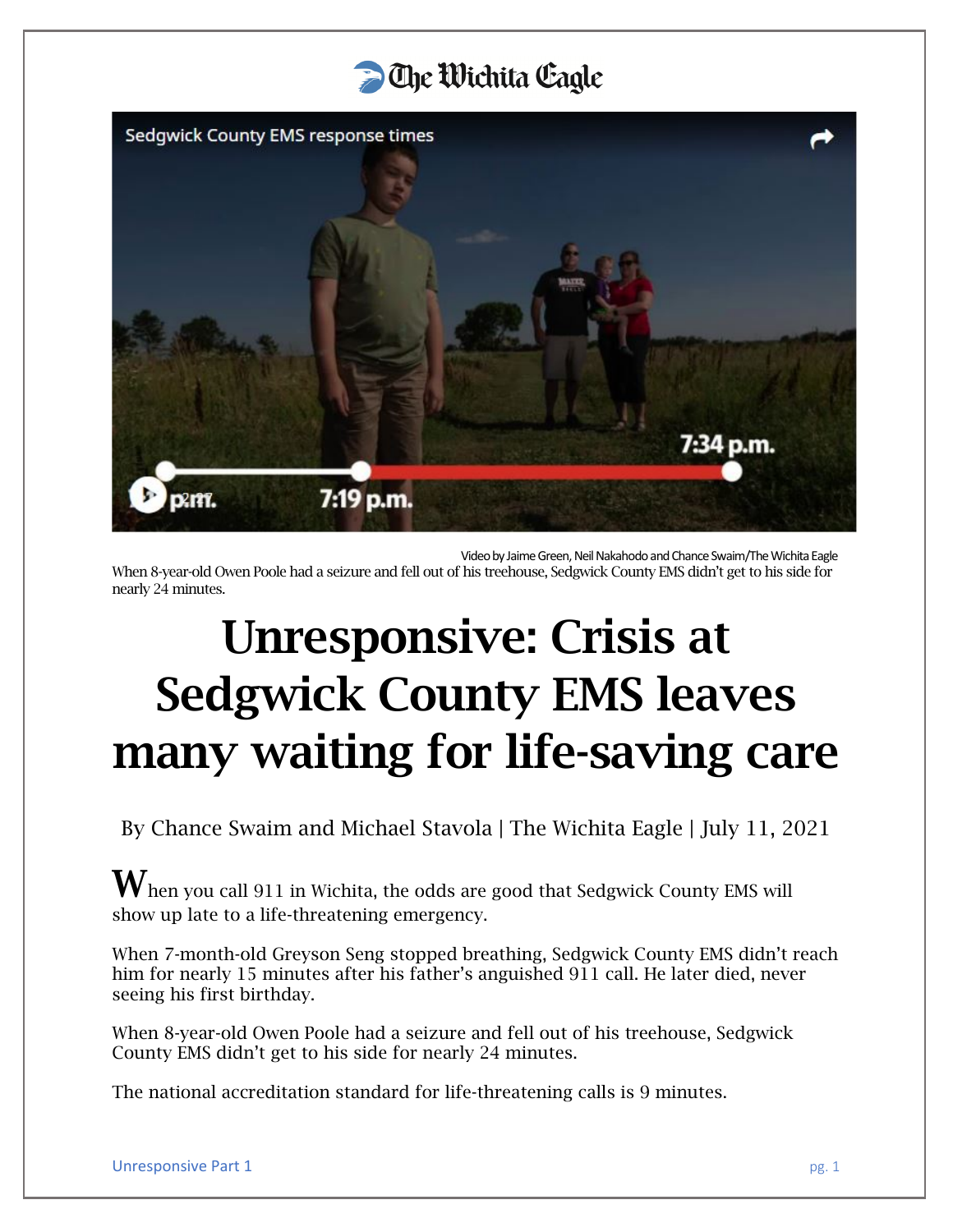Sedgwick County EMS response times have gotten dangerously slow under Dr. John Gallagher, director of the department, a Wichita Eagle investigation found.

Since 2019, when Gallagher took charge, Sedgwick County EMS has shown up late to more than 11,000 potentially fatal emergencies, no longer meeting its national accreditation standards. This year, the odds of getting life-saving medical attention in the Wichita area within 9 minutes of calling 911 are less than one in three.

Jaice Seng, Greyson's father, said the slow response time killed his baby boy. Owen's mother said the delay increased Owen's chances of permanent brain damage and death.

Eagle interviews with more than 50 past and present Sedgwick County EMS employees, county officials and EMS experts — coupled with an analysis of county records obtained by the Eagle — reveal a broken emergency medical system that's growing worse by the day, creating a public health crisis that potentially puts thousands of lives at risk of preventable death.

The slow response times are tied to a mass exodus by paramedics, who are fleeing the department in revolt against Gallagher.

"This organization is at a critical tipping point," said Cole Mitchell, a Sedgwick County paramedic. "At this point, the safety and well-being of the citizens we serve is being measured by nothing more than luck."

The Eagle also found that while Gallagher's promotion was under consideration two years ago, a powerful coalition of local authorities helped gloss over a deeply controversial EMS response that has garnered national attention: Gallagher's decision to deny an ambulance to a man with a gunshot wound to the head for 5 hours.

County leaders are aware of widespread problems in the department but have ignored, dismissed and publicly whitewashed concerns raised by EMS employees for years, the Eagle's investigation revealed.

Meanwhile, Sedgwick County EMS leaders have also made it more difficult to identify the problem. They stopped reporting response times to the public when Gallagher took over. And their internal response-time data counts only a portion of the time a patient actually waits after calling for help, The Eagle found.

Sedgwick County paramedics say they fear EMS response times are putting the entire community at risk, including their own families.

Since 2019, nearly a third of Sedgwick County EMS employees have quit, taking ambulances off the street and exposing vast areas of the county to diminished ambulance service.

Despite officials' stated concerns about staffing, having fewer paramedics was part of a plan going back years, a cost-cutting move Gallagher said would improve patient care, The Eagle found.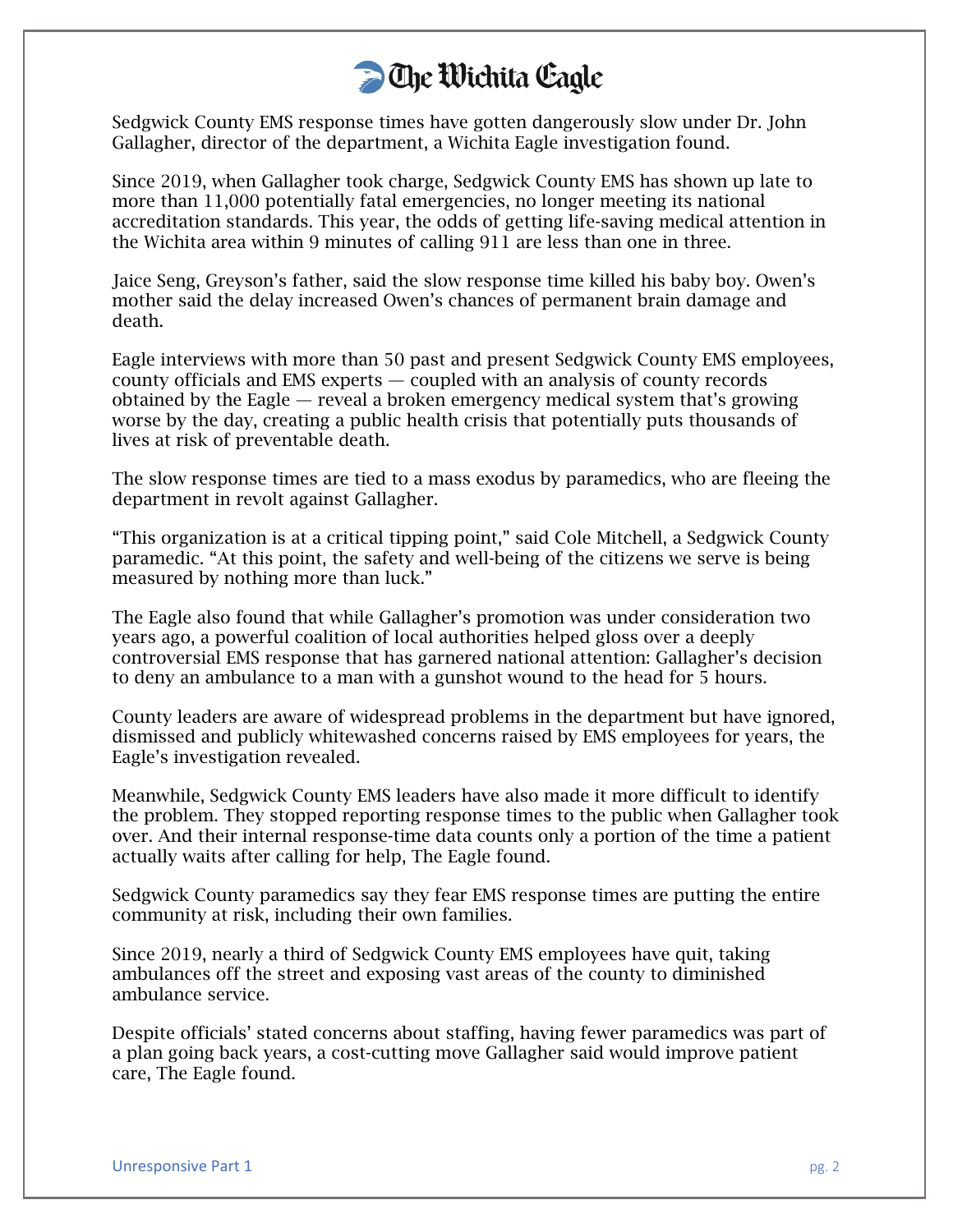"It's putting a half million people who live in this community at risk," said Austin Woolsey, a paramedic who recently quit Sedgwick County EMS.

Paul Misasi, deputy director of EMS operations, acknowledged problems with EMS response time after The Eagle presented its findings and methodology.

"EMS leadership is both aware and concerned about this," he said.

#### Greyson's story

Jaice Seng knew something was wrong when his 2-year-old son woke him up on the morning of April 30.

"Baby," the boy said, meaning Greyson, his 7-month-old little brother.

Greyson was lying face down. His eyes were slightly open. His body was warm but pale, Seng said.

"I just saw his legs, and I just knew something was wrong," Seng said. "I could tell that he wasn't breathing."

At 8:52 a.m., he called 911.

But the closest Sedgwick County EMS post  $-3$  miles away  $-$  had no ambulances available. The one 3.3 miles away, also none. The closest available ambulance was 6 miles away.

By the time EMS paramedics got to Greyson, 14 minutes and 41 seconds had elapsed. That's 5 minutes and 41 seconds longer than the 9-minute standard for a patient-notbreathing call.

The delay potentially cut Greyson's chances of survival in half, studies show.

He died eight days later in the hospital, his brain never recovering from the lack of oxygen and blood during cardiac arrest, his father said.

Before April 30, Greyson had been a healthy baby boy, Seng said. "He would literally just wake up and look at the sun and start smiling and kicking his feet and laughing. He was just the happiest little baby ever."

But at some point that morning, Greyson had rolled himself over, stopped breathing and gone into cardiac arrest.

Sedgwick County EMS has a response time standard that calls for arrival to at least 90% of emergencies like Greyson's within 9 minutes, but recent studies show patients are more likely to survive if EMS arrives within 6 minutes. If they show up between 10 and 15 minutes, the chances of survival are cut in half.

It's unclear exactly how long it took to get his heart pumping.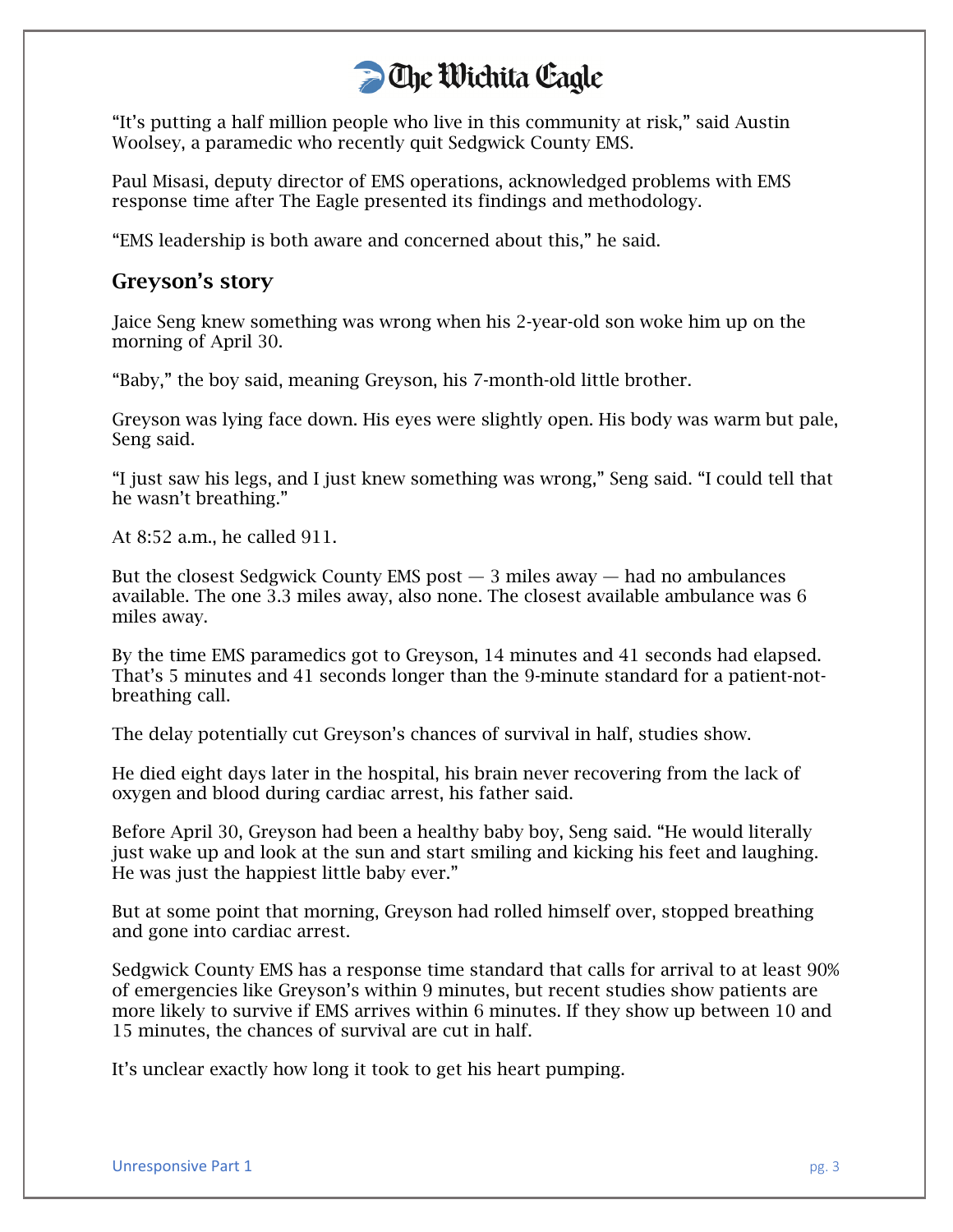The ambulance was staffed with a paramedic with a year of experience and a part-time EMT hired in January. An additional paramedic with more experience was called to the scene to help. He didn't arrive until 18 minutes and 31 seconds had passed.

Seng said he believes the slow response time ultimately led to the death of his son.

"If they would have gotten there sooner, I really feel like I would still have my son," Seng said. "He was fighting. He opened his eyes and looked at us (at the hospital). He was fighting hard. He wanted to be here, but his little brain had just suffered too much."

"I mean, I caught it pretty quick," Seng said. "I could tell that he was still there a little bit, you know? But from the time it took me to call 911 to the time that they got there — he just couldn't last that long."

Gallagher declined to offer his professional opinion on whether the delayed response time contributed to Greyson's death.

"I can however tell you that none of the information I have reviewed suggests that any of the EMS care or response was unusual," Gallagher wrote in an email.

Gallagher added: "while there does not appear to be any fault to assign, I extend my deepest condolences to the parents of the deceased child. As a parent myself, I hope to never experience the anguish they must be feeling."

#### A growing problem

Baby Greyson is not alone. While Sedgwick County EMS responds to about 25,000 lifethreatening emergencies each year, EMS leaders say the department has been unable to meet its response time standards for Wichita since before 2017 and the entire county since 2020.

On May 15, the troubles hit home for 8-year-old Owen Poole of Colwich, who had a seizure and fell from his treehouse while his parents were at dinner in Wichita.

The EMS response was so slow that Owen's mother, Cara Poole, left dinner and beat the ambulance home, even though she was 2 miles farther than the nearest EMS post. The ambulance that eventually showed up came immediately after clearing another call 12 miles away, records show.

"There was nothing, just us," Cara Poole said. "I mean our neighbors had come over to help with our 3-year-old, but otherwise there were no emergency vehicles here at all."

Owen has struggled with seizures since he was 18 months old, but he hadn't had one in 2 ½ years. His parents lived in Wichita at the time.

This time, the response was much slower.

"Every other time we've had an ambulance, they've been there before I got there," Cara Poole said. "Once, I was seven minutes away, and they were there before I got there."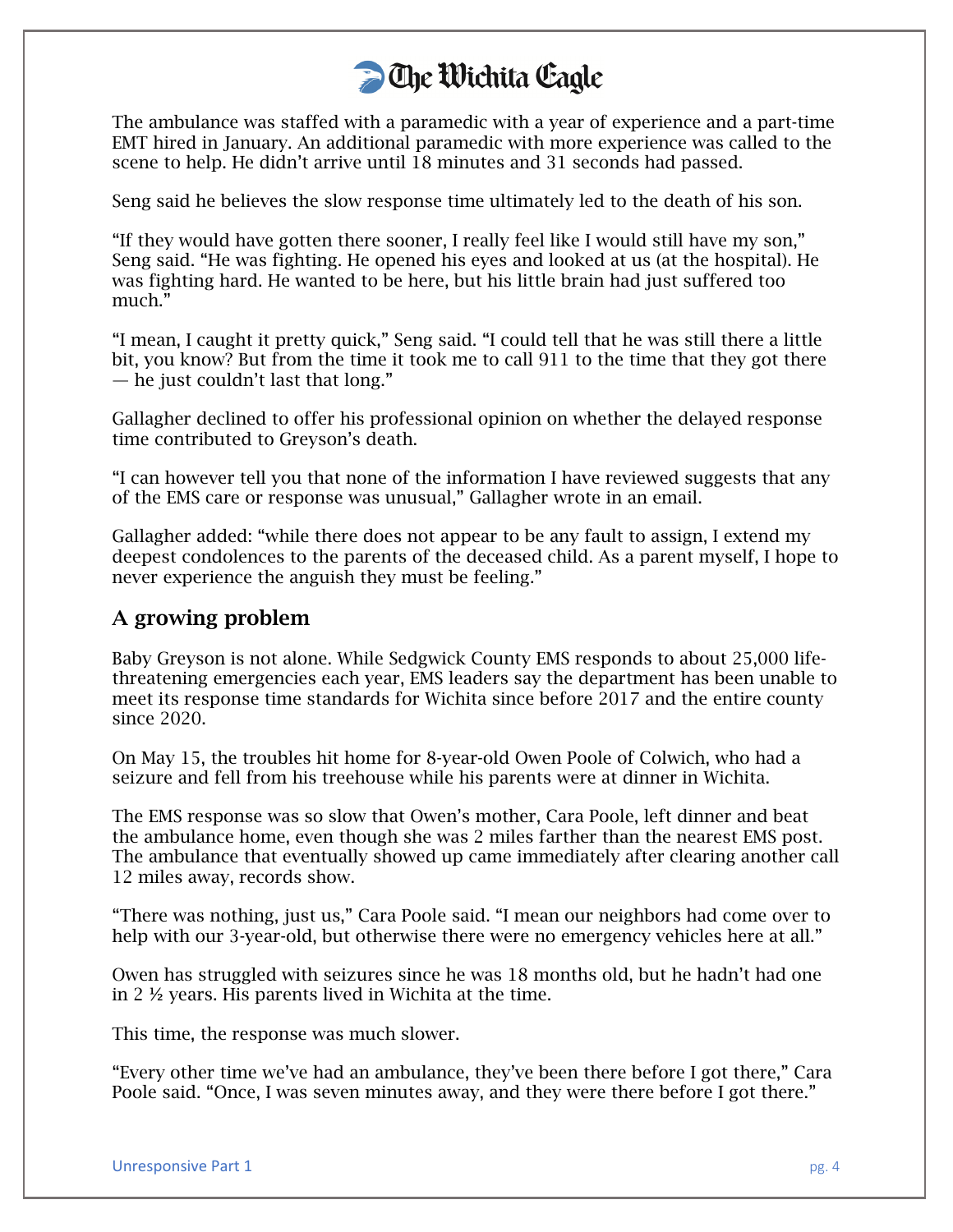It took 911 nearly 8 minutes to dispatch an ambulance and Sedgwick County EMS nearly 24 minutes to reach him.

That's 15 minutes later than the national standard and 14 minutes later than the county's own revised standard of fewer than 10 minutes for calls outside Wichita.

The delayed response time put Owen at increased risk for permanent brain damage or death, according to research on seizures. He was suffering a seizure for the duration, his mother said.

Most seizures end on their own within a few minutes, but paramedics are trained to treat any seizure that lasts more than 5 minutes as a life-threatening emergency. Research shows those that last more than 30 minutes can kill.

Cara Poole said her son's seizure lasted between 35 and 40 minutes, starting before he fell from the treehouse. Owen also suffered a concussion from the fall.

EMS paramedics say the response was delayed because of an ambulance shortage that night. At one point, EMS had seven calls on hold and no available ambulances.

Records show Sedgwick County EMS suffered from an ambulance shortage on May 15 - - something that's becoming more common as paramedics quit the department. EMS registered 25 status alerts (meaning fewer than three ambulances are available for more than one minute) throughout the day.

For more than 37 minutes, no ambulances were available in the entire county the day of Owen's seizure.

"We needed EMS here," Cara Poole said. "It took so long. We just kept saying, 'Where are they? Where are they?'"

"His breathing was getting worse and worse," Cara Poole said.

During a six-month period from November 2020 to May 2021, Sedgwick County had three or fewer ambulances for more than 144 hours, the equivalent of one full day each month for an area of more than 1,000 square miles and 500,000 people. Sedgwick County had zero ambulances available for more than 8 hours during that time, records show.

Despite Owen's long wait, he survived. But his recovery took longer than it would have with a shorter seizure, and he required 24-hour supervision for weeks following the seizure, his parents said.

"They could have given him his medicine faster, and then it would have been over," Cara Poole said.

Owen's parents had nothing but good things to say about the EMS paramedics who helped save their son.

"I do want to be clear that EMS did a great job once they got here," Cara Poole said. "I just can't believe how long it took to get here."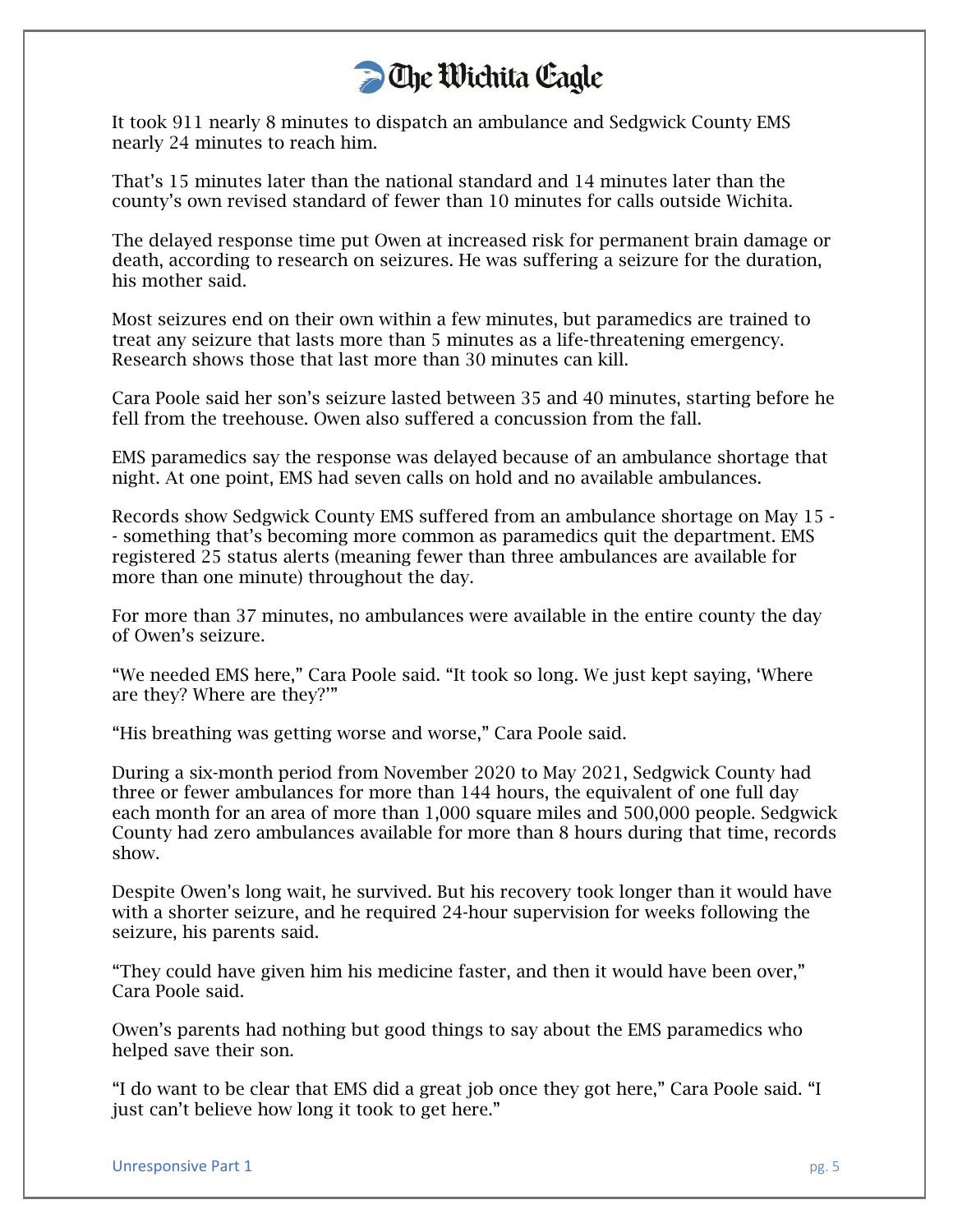

#### Missing the mark

Based on the county's own calculations, if Greyson or Owen had needed help in 2017, there would have been a nearly 89% chance an ambulance would arrive on the scene in 9 minutes or fewer anywhere in Sedgwick County.

But the likelihood of EMS showing up late has more than doubled since then, growing worse each year, according to an Eagle analysis of EMS data obtained through the Kansas Open Records Act.

In the first half of 2021, Sedgwick County EMS showed up late to the scene of lifethreatening cases more than 25% of the time, compared to 11.4% in 2017.

But even those numbers don't provide the full picture of Sedgwick County EMS response time.

The Sedgwick County EMS response-time database provided through an open records request includes hundreds of calls logged as zero-second responses, such as when a resident flagged down an ambulance or someone collapsed at a sporting event or concert, which drove down the response time calculations.

Sedgwick County EMS's formula for calculating response time also largely ignores the perspective of the patient, The Eagle found. It measures its response rate from the time 911 dispatches an ambulance to when it pulls up at a scene, leaving out the time it takes to dispatch an ambulance and the time it takes an ambulance crew to contact a patient.

In Greyson's case, he waited 14 minutes and 41 seconds. But the county's formula counts the response time as 12 minutes and 9 seconds — ignoring the additional 1 minute, 40 seconds it took to dispatch an ambulance and 32 seconds it took to reach the patient.

Owen waited 23 minutes and 40 seconds, but the county's formula shaved 8 minutes and 52 seconds off in its clock, logging a response time of 14 minutes, 48 seconds. It didn't include the 7 minutes and 57 seconds he waited before an ambulance was actually dispatched or the 55 seconds before EMS made contact with him after arrival.

Not counting the patient's true wait time makes it more difficult to recognize problems within the EMS response chain, which includes 911 dispatch time.

The county's accreditation commission is considering a change that would start the clock when a resident calls for help and stop the clock when an ambulance crew reaches its patient.

Measured that way, the odds of getting an ambulance in time to make a difference in Sedgwick County have become even worse.

In 2017, EMS missed the 9-minute mark on 50.5% of life-threatening emergencies when counting the total response time. By early 2021, EMS was late to more than two out of three rescues, or 67%.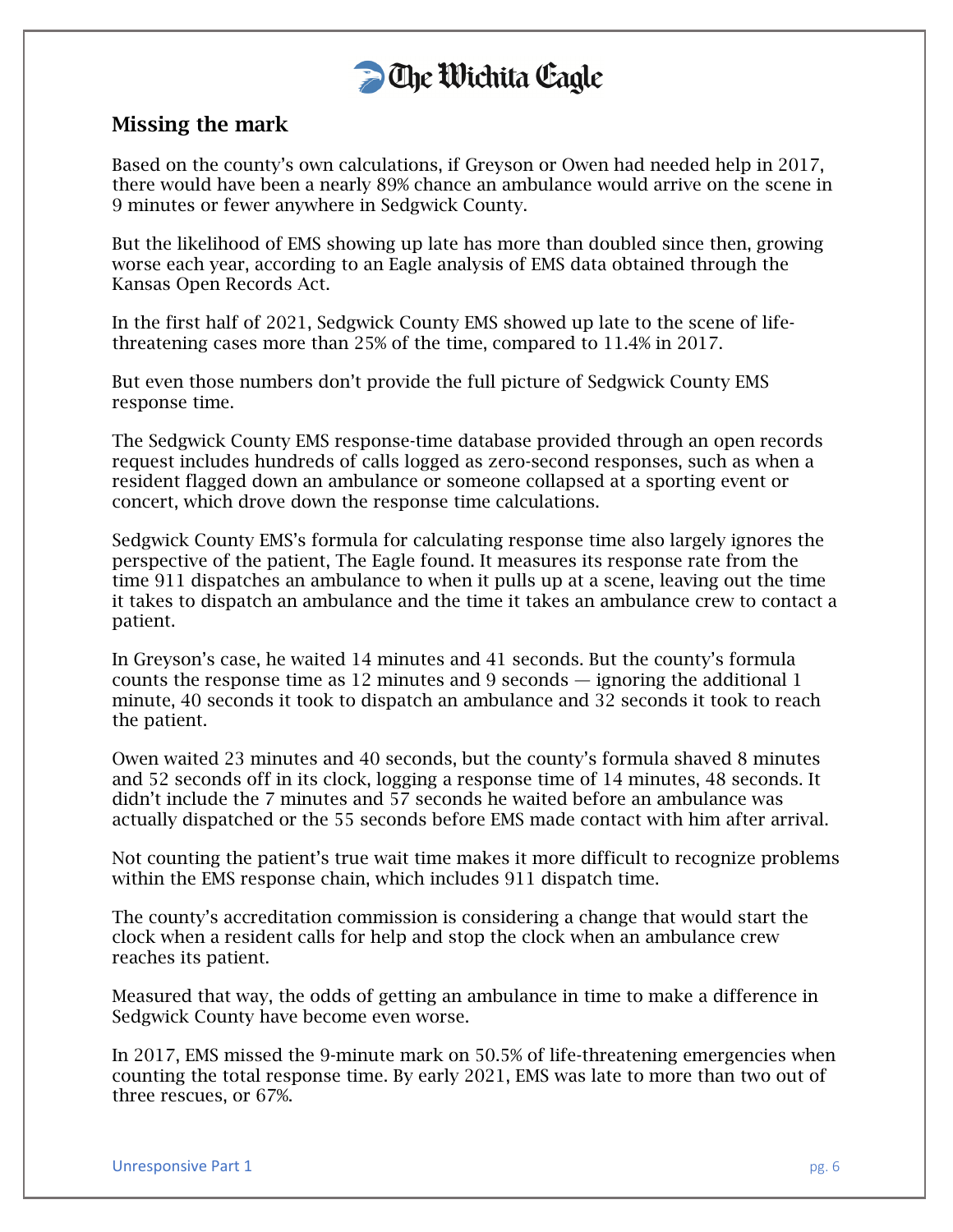How often did Sedgwick County EMS reach a patient within 9 minutes in lifethreatening emergencies?

- 2017: 49.5%
- 2018:  $49.1\%$
- 2019: 44.1%
- 2020: 43.9%
- 2021: 32.9%

How does Sedgwick County EMS count those same calls?

- 2017: 88.6%
- 2018: 87.7%
- $\bullet$  2019: 85.2%
- 2020: 77.4%
- $\bullet$  2021: 74.6%

Misasi, deputy director of EMS operations, declined to calculate patient wait times or verify The Eagle's total response time findings based on the county's recorded times from 911 call to patient contact.

He claimed patient contact time is sometimes "an unreliable time marker" because of how it's entered into the database. But The Eagle found it comes directly from computer-aided dispatch records, the same as the other time markers used by EMS to calculate response time.

"I am willing to stipulate that your calculations are likely correct," he said.

#### Every minute counts

Response times, along with CPR, have long been associated with increased survival rates for people who suffer sudden cardiac arrest outside of a hospital, such as Greyson.

The best chance of survival comes when CPR is administered quickly and EMS paramedics arrive to deliver resuscitation within 6 minutes, studies have shown.

The likelihood of survival is cut in half when ambulance response time increases to between 10 and 15 minutes, with or without CPR, a new study published in the American Heart Association Journal found.

In response to questions about Greyson's death, Gallagher attempted to downplay the significance of EMS response time.

Contrary to medical research showing a strong correlation between response time and cardiac arrest survival, Gallagher said, "Currently there is little evidence to tie response time to cardiac arrest survival."

Dr. Mickey Eisenberg, a pioneer of modern emergency medicine and former medical director of the King County EMS in Seattle, has published decades of studies showing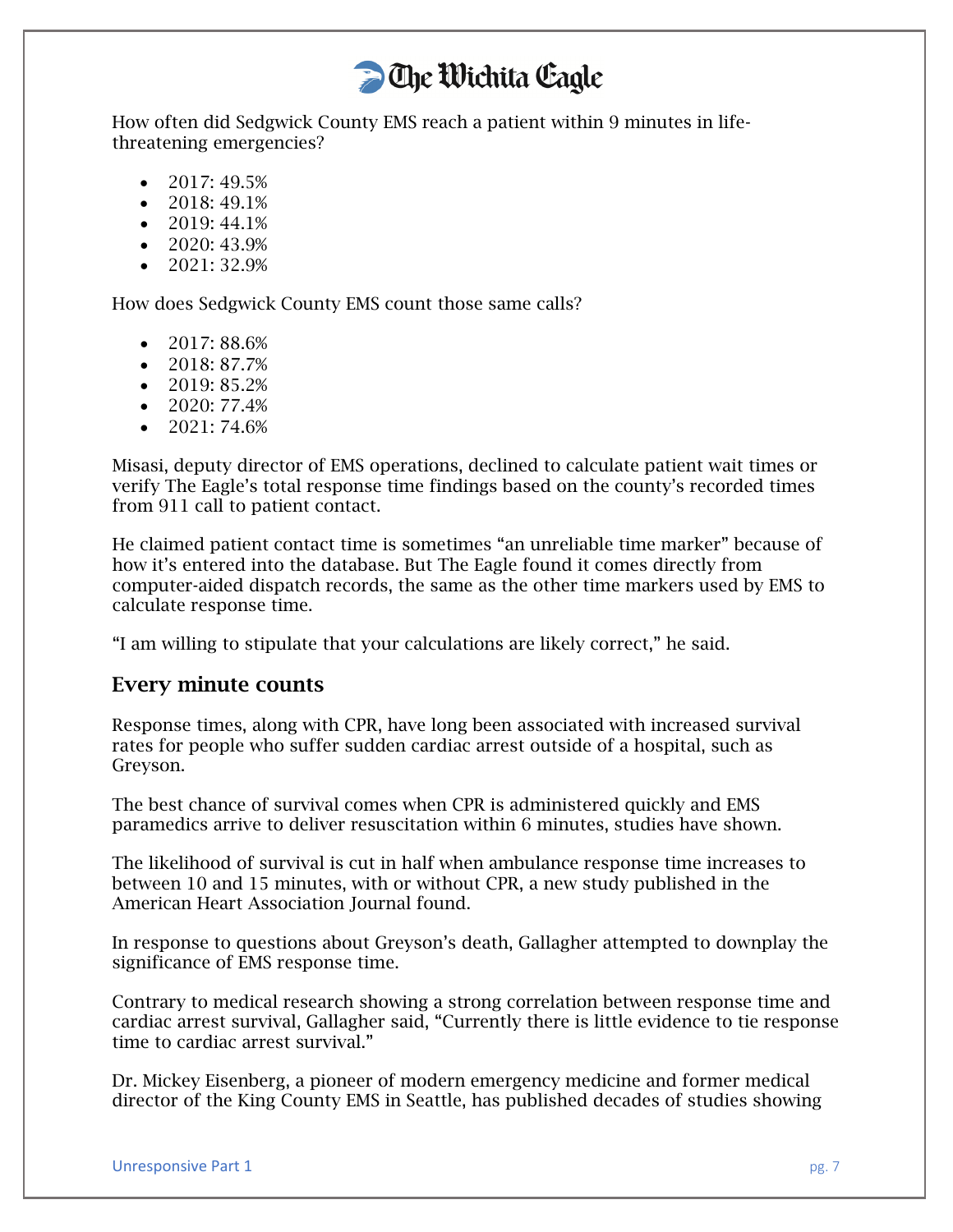the importance of rapid response to cardiac arrests. He declined to respond directly to Gallagher's comments, but agreed to speak to response times in general.

"There is a reason EMS vehicles and fire engines use lights and sirens," Eisenberg said. "The sooner treatment begins for critical events, the better the outcome."

Dr. Bryan McNally, the executive director of the Cardiac Arrest Registry to Enhance Survival program at Emory University School of Medicine, said cardiac arrest survival drops 7% to 10% for each minute from collapse to "definitive care," which could include defibrillation or medication.

"Every minute counts," McNally said. "A patient's chances of survival increases when you minimize the time from collapse to intervention, the time from collapse to first CPR, time from collapse to first defibrillation, time from collapse to first EMS contact. All those are important. Cardiac arrest is ultimately the most time-dependent condition you can find in the prehospital setting. Time matters."

Research published by the American Heart Association Journal in October also suggests Gallagher's conclusions are out of step with the latest research, which effectively debunked the notion that EMS response time isn't tied to survival rates.

The study, "Shortening Ambulance Response Time Increases Survival in Out-of-Hospital Cardiac Arrest", found that other important factors in cardiac arrest survival have improved as response time has gotten slower.

For example, as ambulance response time has increased, time from collapse to defibrillation has remained the same in many areas due to more firefighters and police officers carrying defibrillators.

"Again, this could contribute to the false conclusion that ambulance response time is a less important factor for patients experiencing cardiac arrest," the study says.

Medical treatment for cardiac arrest continues to improve, saving lives that otherwise would have been lost decades ago. With quicker EMS response times, even more lives could be saved, the study showed.

It projected that if ambulance response times in the United States improved to 6 minutes for cardiac arrests, 19,950 additional American lives could be saved each year.

#### Paramedics shortage by design

Misasi, the deputy director of EMS operations, said the response times are suffering because the department no longer has enough paramedics to fully staff its ambulances. That wasn't always the case.

Since Gallagher took over the department in 2019, at least 53 paramedics have left. As of June 1, only 18 had been replaced.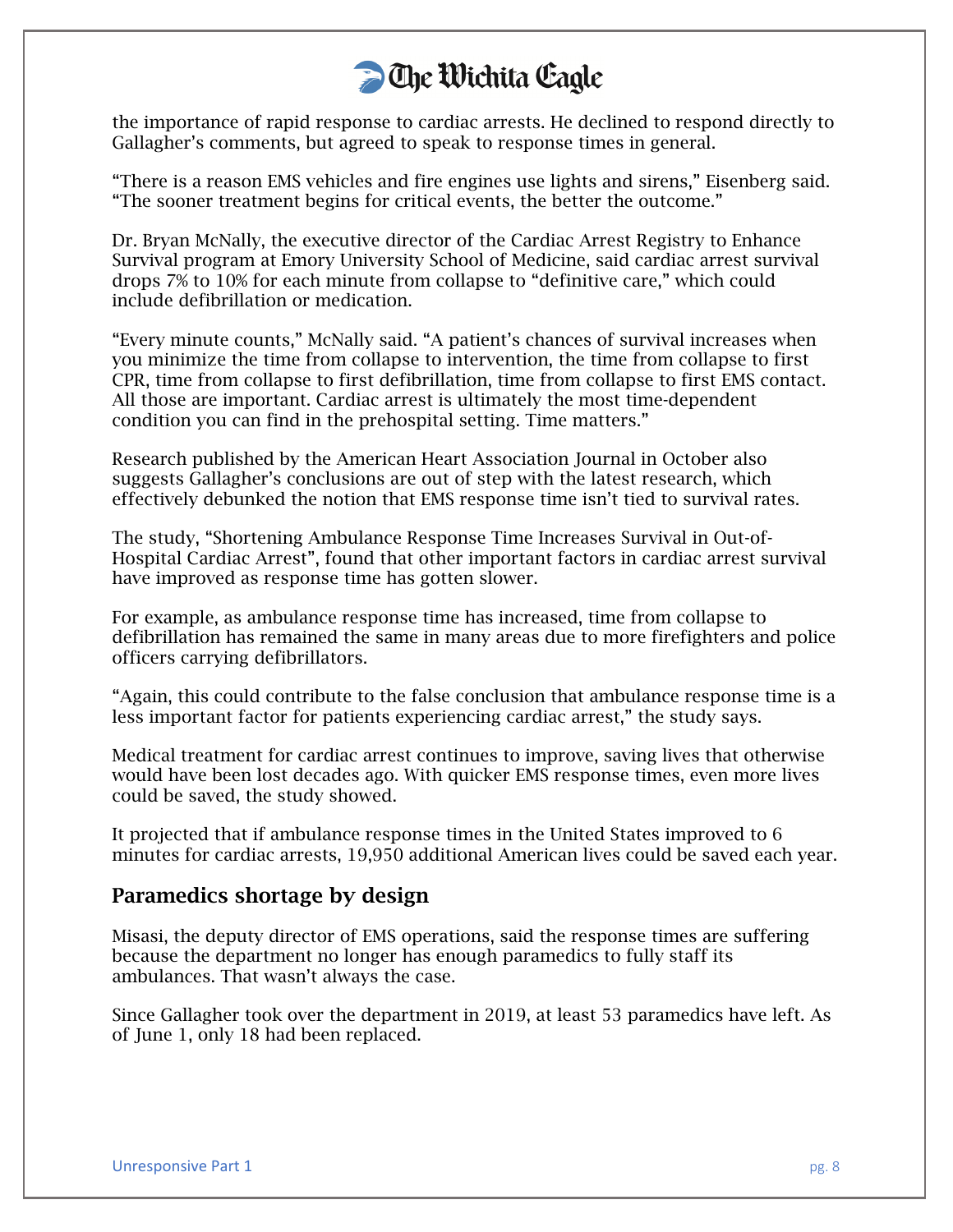Others have been pulled off the street and placed in the training department or special units that can't transport patients, such as the ICT-1 program and single-medic responders in Clearwater and Cheney.

Gallagher and Sedgwick County Manager Tom Stolz recently called the staffing shortage "a crisis."

But the pared-down roster was by design, The Eagle's investigation found.

Sedgwick County EMS used to have enough paramedics to staff each ambulance with two, called a "dual-paramedic crew configuration."

But in 2018, then-Medical Director Gallagher signed off on an internal report authored by his predecessor that called for eliminating 35 paramedic positions and replacing them with lower-paid, less-qualified EMTs as soon as 2021. The move was expected to save \$287,735 to \$411,145 a year.

The cost-cutting maneuver aimed to staff ambulances with a cheaper paramedic/EMT crew and ditch the two-paramedic system that had been in place since 1975.

Gallagher wrote that it "would be expected to have no effect, or perhaps a positive effect, on patient care within our county."

Now, Sedgwick County EMS doesn't have enough paramedics to staff all of its ambulances.

A majority of paramedics who left the department blame Gallagher and county leaders who disregarded their concerns, according to an exit survey conducted by EMS employees and Eagle interviews.

Unlike EMTs, who can provide basic life support, paramedics are qualified to give advanced life-saving care, such as administering medications and intubating people to secure an airway.

In Sedgwick County, EMTs get paid \$29,047 to \$42,500 a year. Paramedics can make \$38,918 to \$65,913, depending on rank and experience.

Since Gallagher became director, the department had a net loss of 35 full- and parttime paramedics by May 2021, the exact number cited in the internal report he endorsed. It has gotten worse since then, The Eagle found.

Gallagher and other county leaders blame a national paramedic shortage.

"I don't have any problem getting up to our EMT target," Gallagher said. "It's doable. We can't be, like, super picky, but we can be choosy, and we can make sure that we have quality EMTs. On the paramedic side, the supply chain has gone to dirt."

Forrest Walker, a former Sedgwick County EMS paramedic, said Sedgwick County's problem is "absolutely not" the national paramedic supply.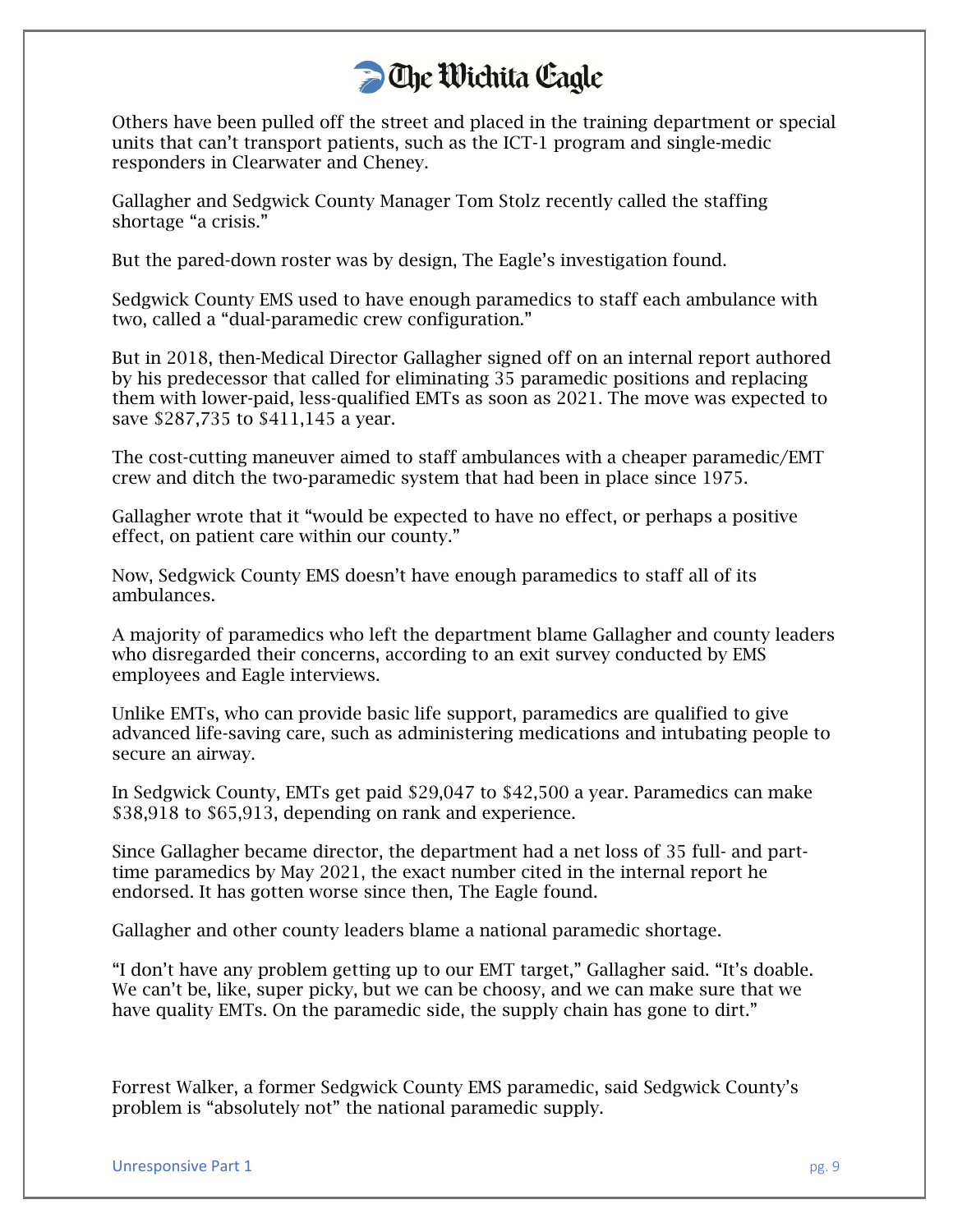"Imagine a patient is bleeding out, but instead of fixing that wound, you blame the American Red Cross because they don't have enough blood to send," Walker said. "That's what Gallagher is doing when he blames a national paramedic shortage.

"But that's his thing — he's never to blame."

#### Cries for help

Parents of Greyson and Owen told The Eagle their 911 calls for help were mishandled.

Greyson's father had to dial 911 twice because the first call mysteriously dropped while he was asking instructions on administering CPR to a baby.

Sedgwick County 911 operators are trained to instruct people over the phone how to provide CPR. Records show the operator entered Greyson's address within seconds. But no instructions were given.

Audio of the two calls obtained through the Kansas Open Records Act captures a harrowing disconnect between the urgency of the emergencies and the capacity of authorities to respond.

"My son, I need to know how to do baby CPR," Seng said at the start of his first call for help. "Please help. Please. Please. Oh my god. Oh my god. Oh my god. I'm going to go ask for help. Please help, my son's not breathing."

In the recording, Seng pleads for help until the 40-second mark and the line goes dead. Twenty-six seconds later, the operator finally speaks: "Ma'am, are you there? Hello?"

Seng said he thought the operator hung up on him. Sedgwick County Emergency Communications Director Elora Forshee said she can't explain what went wrong.

When Seng called back, he got a different operator. He again asked for help administering CPR.

"Please help me. ... I don't know how to do it," he said in the recording.

"Is there a defibrillator available?" the operator says. "If there's one available, send someone to get it now."

"A defibrillator?"

"Yes," the operator says. "You probably don't have one. OK, take a deep breath. I'm sending a paramedic. Stay on the line. I'll tell you exactly what to do next."

Seng followed the operator's instructions, alternating between mouth-to-mouth and chest compressions for several minutes until Wichita firefighters arrived and took over CPR.

But what Greyson needed to get his heart pumping again was a shot of adrenaline, which could be administered only by a paramedic, not a firefighter.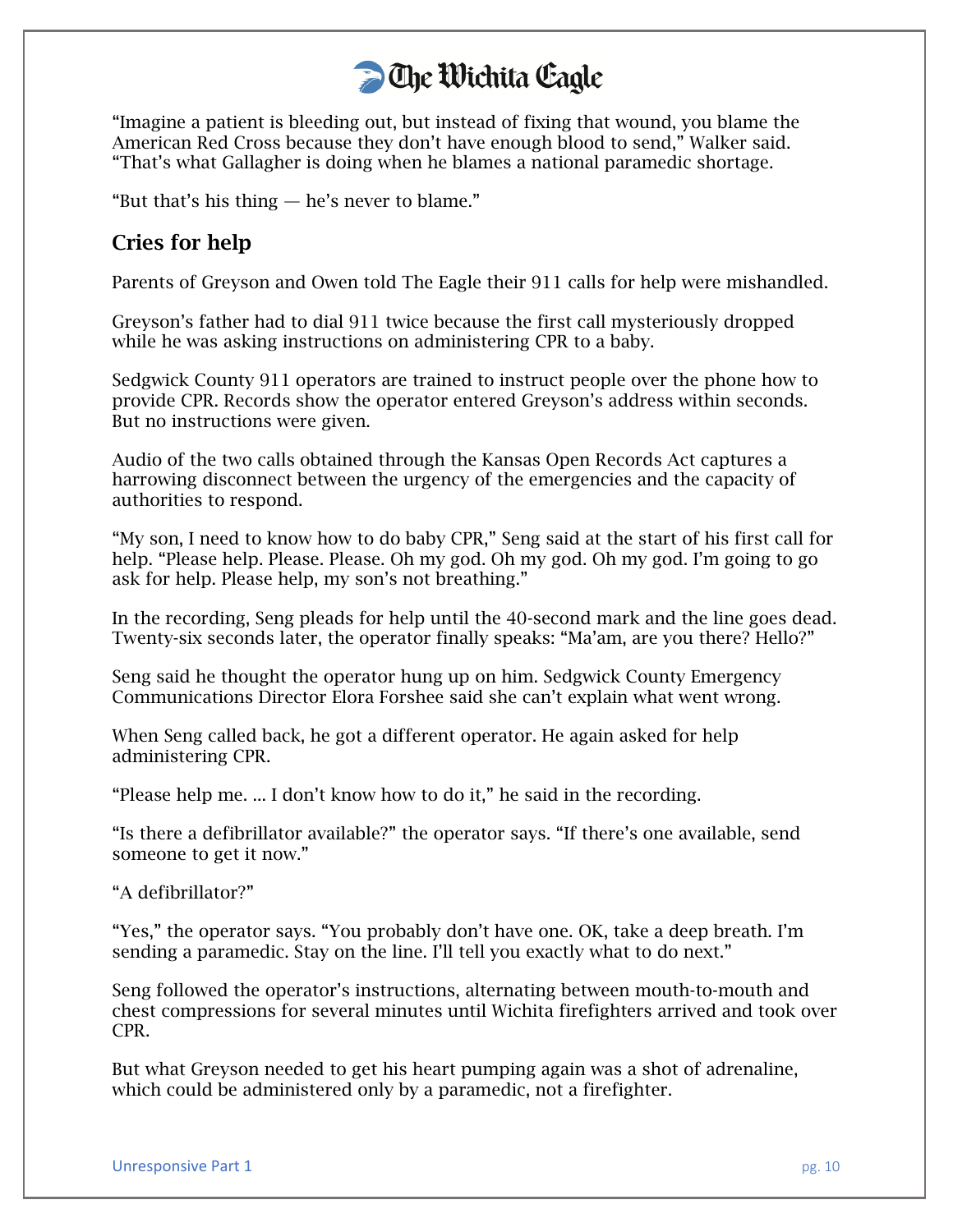

#### Miscommunication

Owen's mother also called twice after 911 failed to dispatch an ambulance. "There was just no one coming until I called back," she said.

Sedgwick County Emergency Communications did not provide audio from Poole's second call, despite it being in the time frame requested in the Eagle's records request.

Poole reported that her son fell from his treehouse and was unresponsive. In other circumstances, 911 dispatches an ambulance immediately to life-threatening calls.

But in Owen's case, 911 waited nearly 8 minutes.

Forshee said it took that long because it was unclear whether Owen needed an ambulance.

That explanation contradicts what's heard on the 911 audio. Owen's babysitter called 911 about 32 seconds after Cara Poole's call.

The babysitter told the 911 operator that Owen was conscious but unresponsive after hitting his head. She said his pupils weren't dilating correctly. Three minutes into the conversation, the dispatcher said he was sending paramedics.

But records show 911 didn't dispatch an ambulance until 7 minutes and 57 seconds after the original call.

#### Undiagnosed problem

Sedgwick County officials allowed the problems with Sedgwick County EMS response times to go undiagnosed for two years without public scrutiny.

In the past, Sedgwick County EMS directors posted response times on the county's website, showcasing whether the department had been meeting its accreditation standards.

Scott Hadley, Sedgwick County EMS director from 2010 to 2018, said providing those numbers helped hold him accountable and allowed the department to maintain public trust.

"To me, that's being transparent," Hadley said. "That's showing the public, good or bad, it got put out there. These are our targets, these are our goals, and are we achieving those or not. And if we're not, why are we not achieving those goals? What do we need to do to achieve it? I believe that's the right thing to do."

That practice was abandoned when Gallagher took over the department in 2019, as response times grew slower.

"I'll admit it wasn't a front-burner item for me," Gallagher said during a June 1 interview with The Eagle. "When I first got started, there was plenty to work on. … And while we have yet to put out our first one, we've been working with our data analysts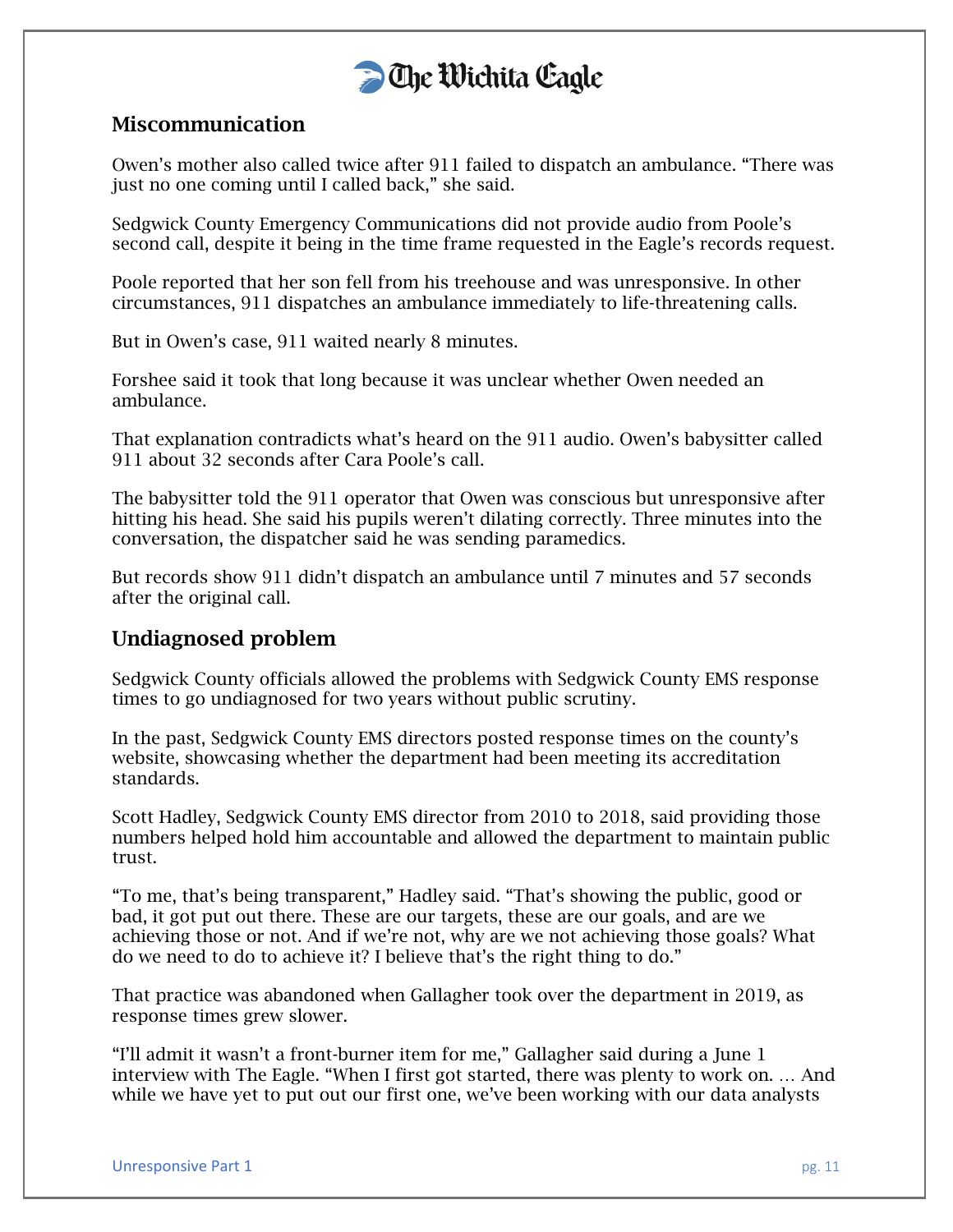to make sure that we put stuff out that is both technically accurate and also consumable. … My hope is that in the next couple of weeks we'll be able to do that."

"We certainly don't want it to come across as if it's not being reported or trying to hide something. That's certainly not the case," he added.

No such information had been posted online as of July 10, 39 days after the interview.

When Sedgwick County Commissioner Jim Howell pressed for response times this spring, Stolz, the county manager, initially rejected his request.

"Gallagher and his team are trying to improve the quality of EMS service and get away from the quantitative numbers game used historically which did not tell the whole story and value of the EMS department," Stolz wrote Howell in an April 14 email.

Howell was later provided a copy of the full EMS database for 2020 and 2021, after threatening to submit an open records request.

If a resident wants to see response-time data from Sedgwick County EMS, they would have to submit a Kansas Open Records Act request and pay \$90. Then they would have to do the math themselves with incomplete data.

When The Eagle made its request, Sedgwick County deleted basic information about EMS rescues from a copy of its Excel file recording response times, claiming it had to remove ZIP codes, addresses and city names to protect patient privacy under the Health Insurance Portability and Accountability Act, or HIPAA. It also removed patient ages, but only for patients over age 89.

During The Eagle's investigation, Sedgwick County EMS officials were slow to acknowledge slower response times. But it's unclear how closely they were tracking them.

When The Eagle asked Sedgwick County officials to compare EMS response times to the Eagle's findings, it took a week for the county to run the calculations and confirm The Eagle's numbers were correct.

"We continuously study and adjust our operations, with the resources we have, to meet our goals," Misasi, EMS deputy director of operations, wrote in an email. "Unfortunately, as you can see in this data, our system is not currently capable of meeting these internally-based goals for (Sedgwick County or the city of Wichita), nor has it been since before 2017 for urban areas and 2020 for the entire county."

As slow as Sedgwick County EMS has become at responding to emergencies, its response times pale in comparison to the time it has taken county leadership to recognize there's a problem — despite warnings from frontline employees.

"The current state of the EMS organization was literally forecast by employees over the past two years," Mitchell, the paramedic, said. "And it was 100 percent avoidable."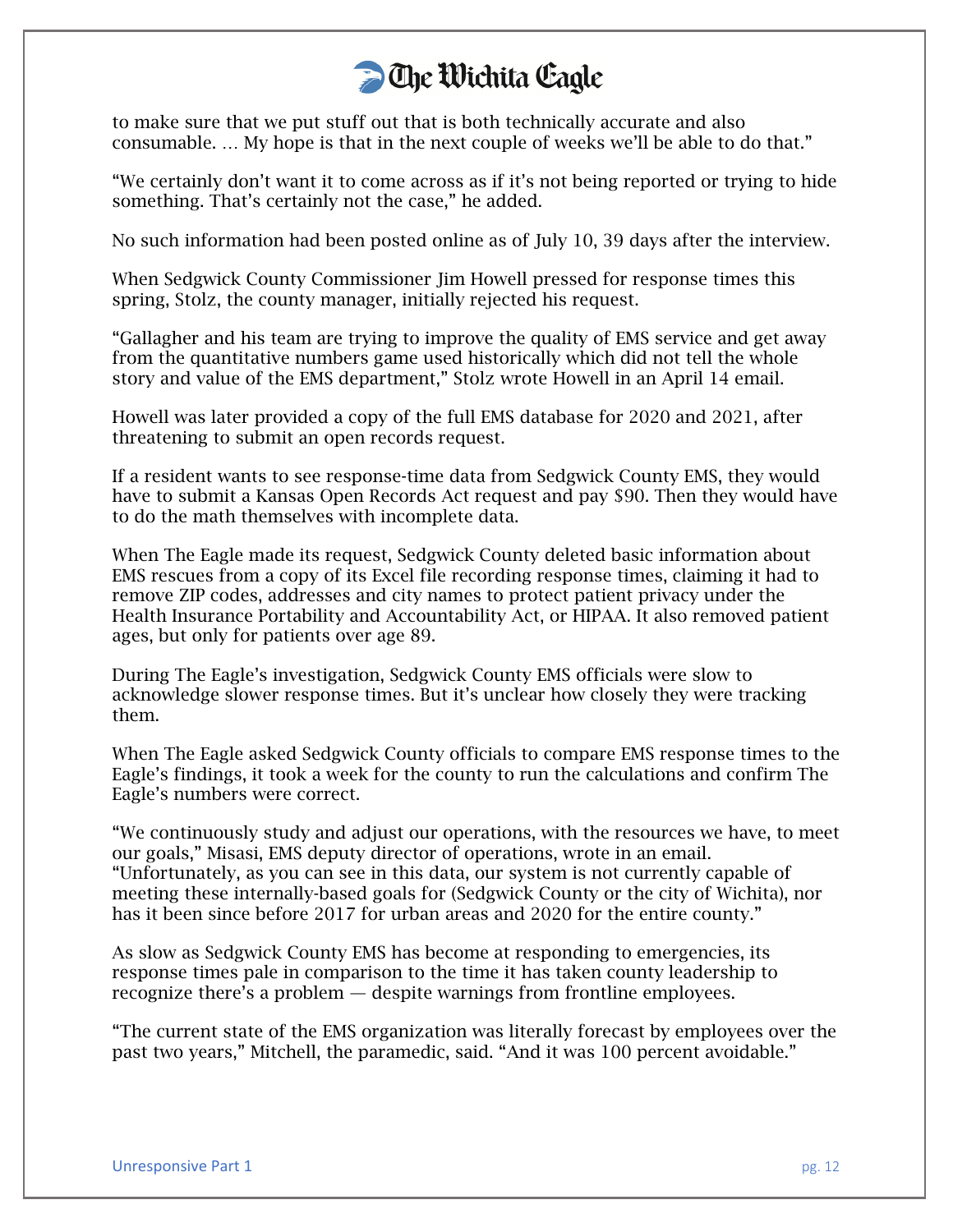

Travis Heying/The Wichita Eagle

A patient is unloaded from an ambulance outside of Wesley Medical Center in 2020.

# County EMS workers disillusioned, say relationship with leaders too broken to fix

By Michael Stavola and Chance Swaim | The Wichita Eagle | July 12, 2021

 $\mathbf W$ ichita once had one of the best EMS departments in the Midwest, pioneering resuscitation techniques and winning national awards for saving lives.

Sedgwick County EMS employees say the current department has been reduced to "a laughingstock at a national level" and "a joke."

The massive shift came under Dr. John Gallagher, who was named director in 2019.

Since then, more than a third of Gallagher's original workforce has left, leaving Sedgwick County with fewer ambulances on the street and dangerously slower response times.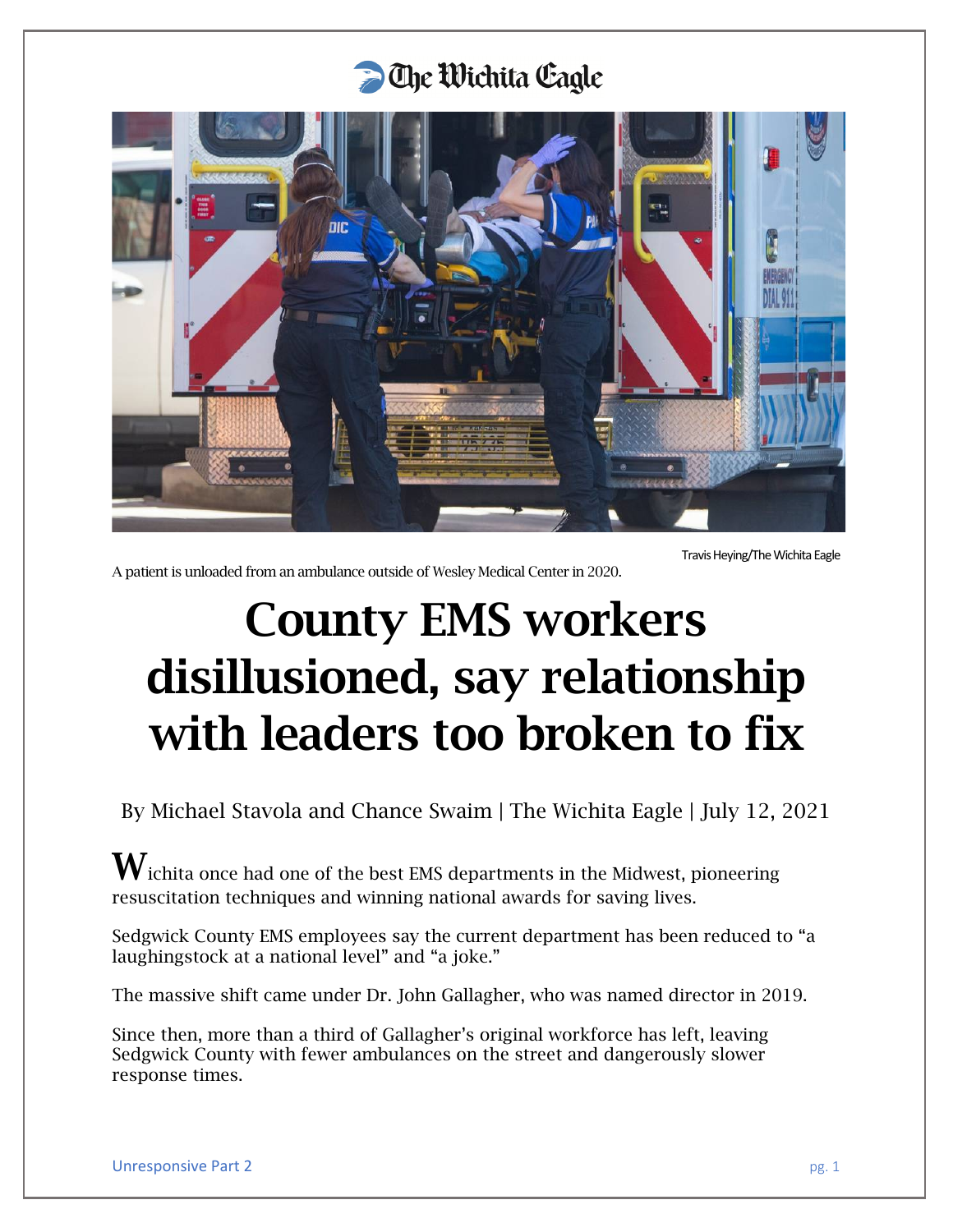Sedgwick County EMS is now a deeply divided and disillusioned department, a Wichita Eagle investigation found. Rank-and-file employees say their relationship with EMS administrators is beyond repair.

Two closed-door meetings three months ago illustrate the depth of the rift. In late April, more than 120 EMS employees attended a meeting where they urged Sedgwick County Manager Tom Stolz and Deputy County Manager Rusty Leeds to remove Gallagher. The Eagle obtained audio of both meetings from multiple sources.

Thirty-nine employees addressed Stolz and Leeds during the two meetings.

"The employees in attendance are stating, explicitly, that we can no longer bear the burden of continuing mismanagement and demand the immediate removal of Dr. Gallagher as both our service and medical director," said Brendan McGreevy, Sedgwick County paramedic.

Several employees in the training division also called for the removal of Dr. Carolina Pereira, deputy medical director hired by Gallagher in March 2020.

At the meetings, EMS employees took turns describing a miserable workplace with belittling bosses, discrimination and perilously vague protocols that are driving away experienced paramedics. They also warned of slow response times, ambulance shutdowns and a disregard for human life.

"The Gallagher regime doesn't care," said Cole Mitchell, a paramedic who has been with the county for 15 years. "Everyone is expendable."

At the core of the fraught relationship between Gallagher and EMS workers is a decision he made in 2019 not to transport a man with a self-inflicted gunshot wound to the head, even though the patient had a pulse and was breathing for several hours.

National EMS commentators have called the decision "a Titanic (expletive) up."

Stolz, who sat through nearly four hours of unified opposition to Gallagher from past and present EMS employees, told the group it was powerful to hear from them.

Stolz promised the employees immunity for their comments and that there would be no retribution by the county for anything they said. He also told them he would be sending the audio to Sedgwick County commissioners. He insisted they remain professional no matter how extreme the leadership.

"Whether Adolf Hitler is running the organization, I have faith that this group is professional," he said of the EMS employees. "But yet at the same time, we owe you a work environment that is professional."

Gallagher acknowledged in an interview with The Eagle that his leadership style doesn't "jibe with everyone" but said he has no plans to resign.

"I intend to be here for years," he said.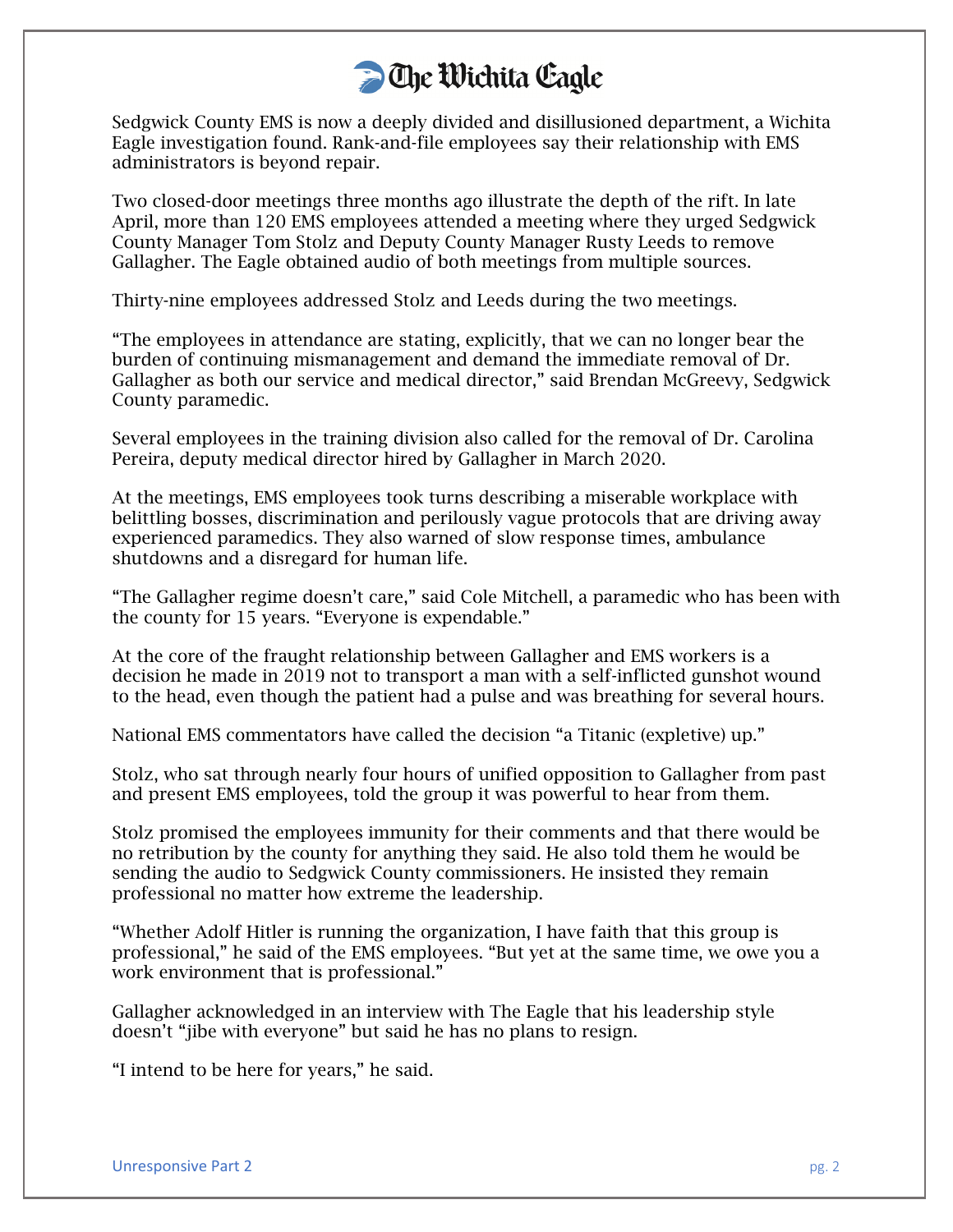

Pereira, deputy medical director, turned in her 90-day notice of resignation on Wednesday. Pereira reportedly said she was "scared to do her job" and needed to leave, citing a work environment where EMS employees "are allowed to have secret meetings with commissioner(s) and are able to send things to the media or place on social media with no discussion, communication, or ramification."

#### Old wounds

Today's troubles with Sedgwick County EMS started two years ago, when a coalition of powerful local authorities successfully pushed Gallagher's promotion to EMS director against the wishes of more than 100 street-level EMS employees.

EMS employees have not forgotten.

"The wounds from 2019 remain until this day, and are very vivid in the memories of many of the employees seated before you," Caleb Yoder, an EMS paramedic, said at one of the April meetings.

An Eagle investigation found that in the months leading up to Gallagher's promotion, those same authorities helped downplay Gallagher's decision to deny an ambulance to the man who shot himself. His handling of that patient has led to a state investigation that could put his medical license and the careers of seven first responders in jeopardy.

The Kansas Board of EMS has asked the Kansas Board of Healing Arts to launch an investigation into Gallagher's handling of the call, potentially endangering his license to practice medicine in Kansas.

The controversial case has proven to be a breaking point for many EMS employees, who say they no longer trust Gallagher and that working under him requires them to compromise their personal integrity.

"What once was a progressive and innovative service that defined current practice has now become an embarrassment, not only locally but nationally, because of Dr. Gallagher's actions," said Ryan Kilby, an EMS paramedic. "He has created distrust between the public and our organization, he has put the health and well being of our employees and community at risk."

"We are all appalled by that decision," said Brad Crowe, another paramedic. "None of us in this room would have made that decision (not to transport the patient). And we can't understand how that happened."

"And I don't understand how the county leadership can't make the decision to put us out of our misery and get rid of this guy," Crowe said.

Sedgwick County Commissioners, EMS employees and the general public were kept in the dark about the details for nearly two years. During that time, the commission approved a 5-year contract worth more than \$1 million with Gallagher while more than a third of his original workforce left the department.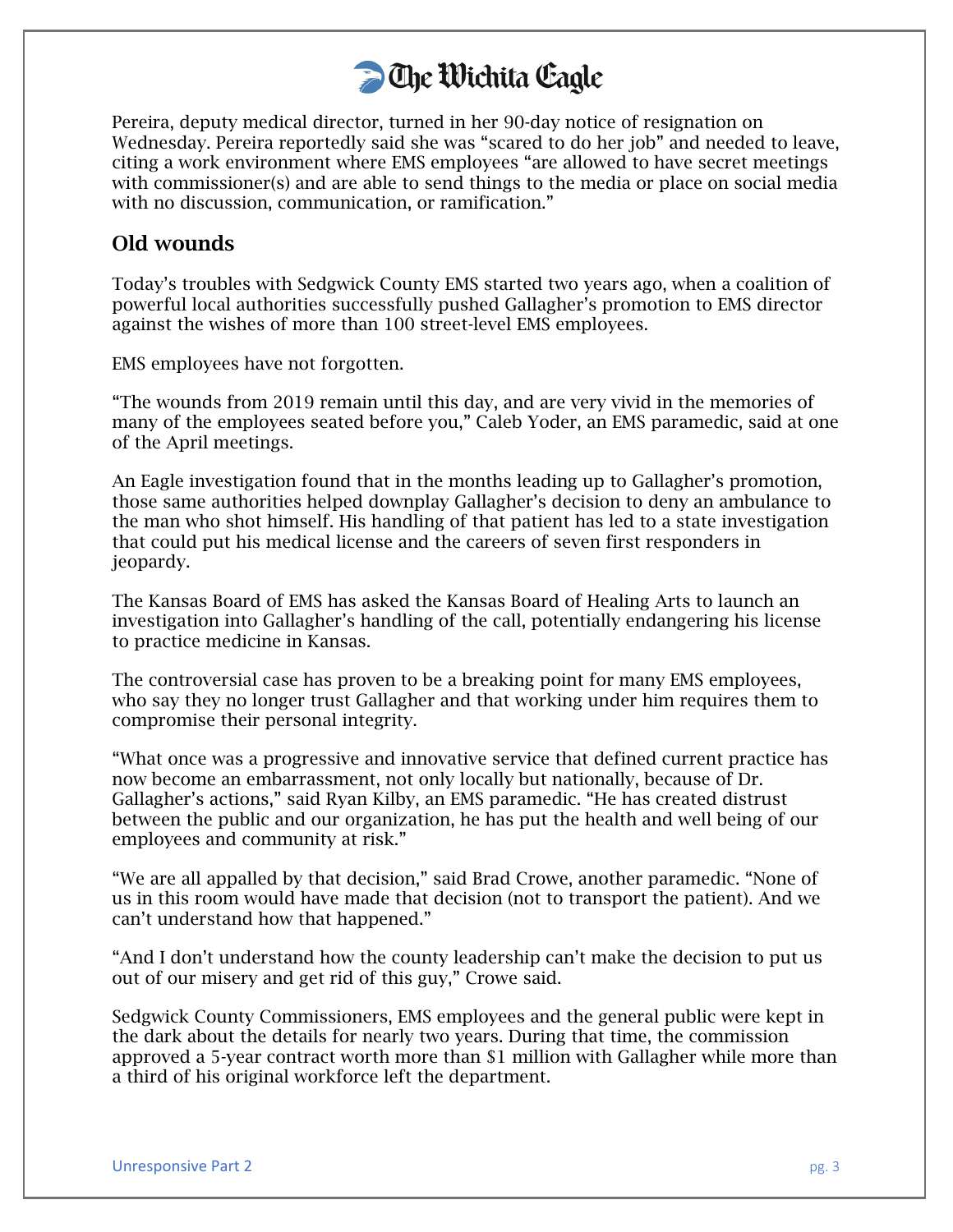Gallagher's promotion followed several months of protest by EMS employees, who gathered more than 100 signatures endorsing a letter sent to commissioners that raised concerns about Gallagher's fitness to lead and asked for an open and competitive hiring process.

Instead, Stolz promoted Gallagher, who had been the county's medical director, putting him in charge of a \$21 million budget and more than 200 employees.

County Commissioner Jim Howell said if the details of the gunshot patient's case had been disclosed earlier, Gallagher likely wouldn't have been promoted. He told The Eagle he wants Gallagher to be placed on administrative leave, based on complaints by EMS employees and a report issued by the Kansas Board of EMS that called for the Kansas Board of Healing Arts to investigate Gallagher.

The Kansas Board of EMS case could have a hearing as early as October. The Kansas Board of Healing Arts is barred by state law from disclosing complaints and investigations, which can take months or years to conclude.

"I believe the county has been largely dismissive of the findings of that report," Howell said. "We can't wait until all of the investigations are over to take action. It appears the county is trying to sweep this under the rug."

#### "Unsalvageable"

The case at issue involved a 31-year-old patient who had apparently shot himself in the head on June 19, 2019. Response time was not a problem that day. Within minutes, EMS determined the man had a pulse and was breathing.

Sedgwick County EMS protocols call for paramedics to transport patients who have a pulse and are breathing to an emergency room. But Gallagher ordered Sedgwick County EMS and Wichita Fire Department first responders to stand down and wait for the man to die.

Ascension Via Christi St. Francis hospital was a mile away.

One hour after the shooting, the patient had a strong pulse and continued breathing. But Gallagher, who came to assess the situation in person, decided the patient was "unsalvageable," a summary order by the Kansas Board of EMS says.

Gallagher ordered EMS paramedics to clear the scene and leave the patient with the Wichita Police Department, to whom he gave instructions to call him back when the patient "concluded dying."

Police officers refused and returned to their vehicles. Stephen Runyan, a Wichita Fire Department EMT on the scene, said he wasn't comfortable with Gallagher's suggestion to leave the patient, according to the order. Firefighters remained with the patient after Gallagher ordered EMS to leave.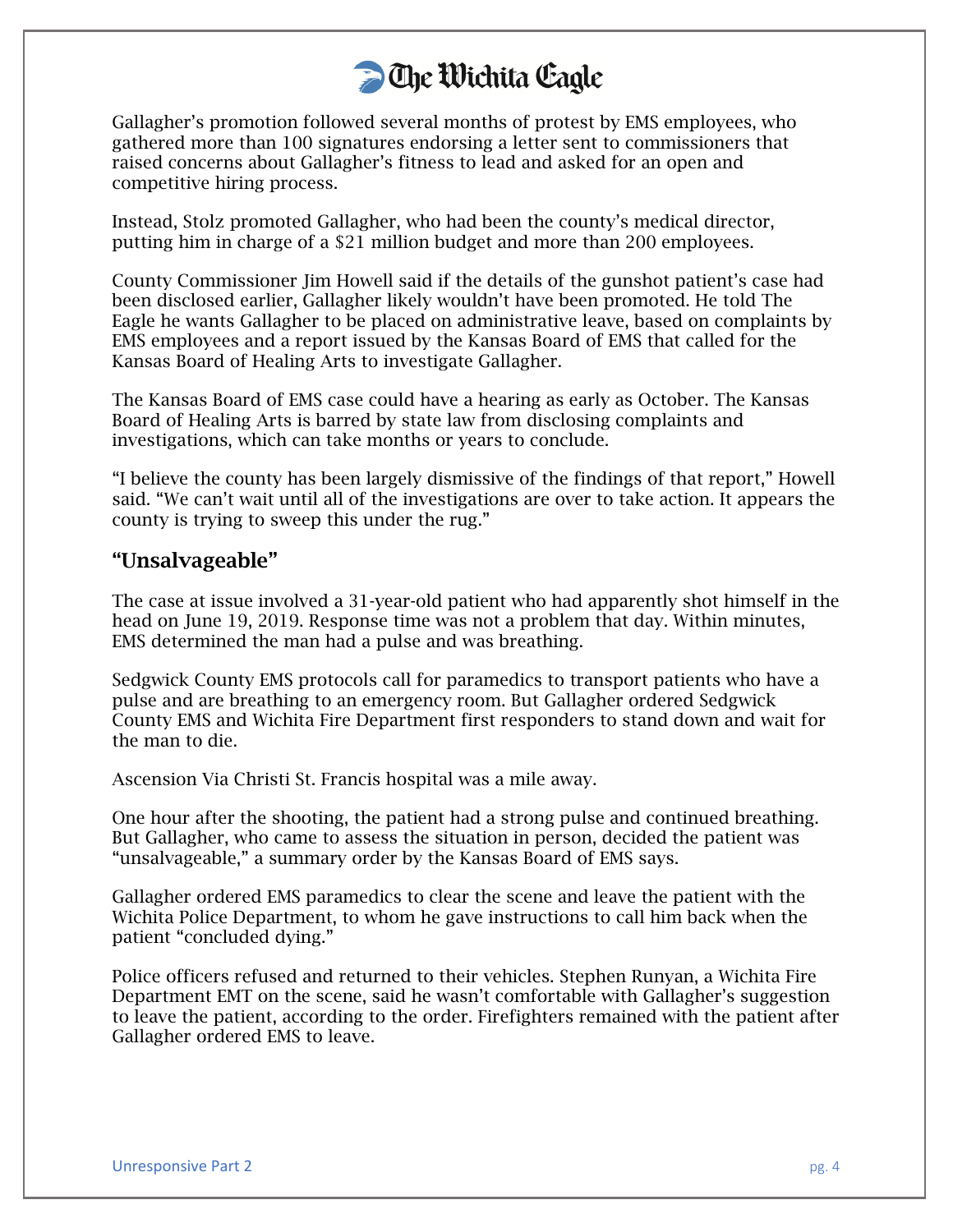The man was left on the floor of his downtown Wichita apartment for five hours. At times, he appeared to be in pain, "groaning loudly" while emergency medical providers stood by, "watching and doing nothing," according to the summary.

During that time, Gallagher approved two maximum doses of ketamine, totaling 1,000 mg, for pain management.

The patient  $-$  still alive  $-$  was later covered with a white sheet and taken to hospice, not the emergency room, where he died more than 10 ½ hours after the shooting.

Gallagher's role in that decision became public for the first time in March when The Eagle reported the details, which had previously been toned-down by county management and the Medical Society of Sedgwick County in emails to Sedgwick County Commissioners, records show.

#### County leaders sanitize details

The day after the suicide, Assistant County Manager of Public Safety Rusty Leeds and Stolz, the county manager, seized control of the narrative, emails obtained by The Eagle show.

Leeds and Stolz had spearheaded the campaign to promote Gallagher to EMS director through a merger between the Office of the Medical Director and EMS.

In a series of emails sent to county commissioners, Leeds and Stolz presented a cleaned-up version of how the patient was handled.

It failed to mention any details about the man's apparent suffering for hours on the floor of an apartment instead of an emergency room a mile away.

"Yesterday there was an incident," an email from Leeds begins, "currently under investigation as a suicide by firearm, in west Wichita.

"The head injury was identified as unsurvivable by the Medical Director. In consultation with the ER physician, it was determined that the body should not be delivered to the ER."

The Kansas Board of EMS report makes no mention of any discussion between Gallagher and any emergency room physicians. It notes that he spoke with a hospice nurse.

"Arrangements were made and the body was moved to an alternative facility to manage the body until the reflexive functions ceased," Leeds wrote.

"It became controversial because the timeline from time of call to body removal was about 4.5 hours," Leeds added. "The Medical Director is developing protocol to manage these rare occurrences in a timely, structured manner going forward."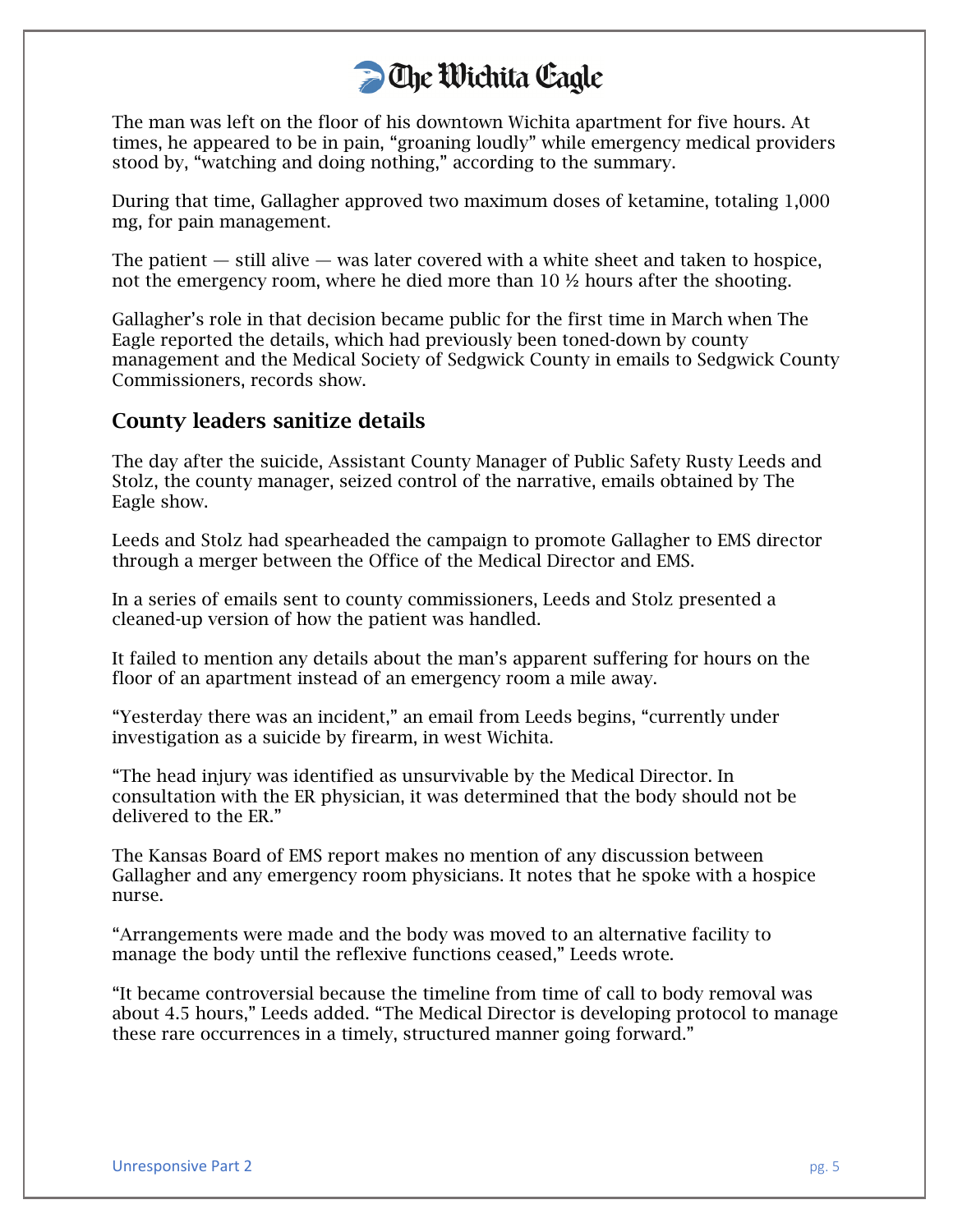"In the interim, should a similar situation occur, the body will be moved to the most appropriate care facility if reflexive functions do not cease in a short period of time," Leeds wrote.

Leeds said news coverage could follow but that the county's strategic communications department was managing the situation.

Stolz sent a follow-up email assuring commissioners that Gallagher simply validated the assessment of EMS staff at the scene.

However, it was actually EMS staff who asked Gallagher to assess the patient, the Kansas Board of EMS investigation found.

#### Medical society backs Gallagher

After the suicide call, Gallagher turned to the Medical Society of Sedgwick County for a review of the case.

Gallagher is a member of the Medical Society and serves on its EMS physicians advisory committee. In a closed-door process, that same committee reviewed the suicide case at his request.

"One of the advantages in the peer-review system is the people who are involved already know the case," Gallagher said in a June interview. "And so you have more information than anybody who could ever review it, so people go into peer-review confident of the outcome."

Gallagher said he doesn't think his membership on the committee that investigated him is a conflict of interest. "That's the way physician peer-review works," he said. "I mean, hence the name."

"I know there's been allegations of, 'Oh, it was a handpicked group of all of Gallagher's buddies' and all this, and while I do know the people on the committee ... it's a committee I can't vote on," he said.

No one will say what information the committee reviewed, but the foundation of the Kansas Board of EMS's findings was Wichita police body-camera footage.

A month after the patient's death, Phillip Brownlee, the executive director of the Sedgwick County Medical Society and a former Eagle editorial page editor, sent County Commissioners a two-sentence summary that attempted to clear Gallagher of any wrongdoing.

The summary said the Medical Society had completed an assessment of the EMS care and a peer-review of Gallagher. It found "the EMS providers delivered appropriate care within their protocols and their scope of practice," and "the EMS physicians provided care that fully meets the standard of care." No further details were provided.

At the time, the Medical Society was also actively lobbying commissioners in favor of the merger that placed Gallagher atop Sedgwick County EMS, The Eagle found.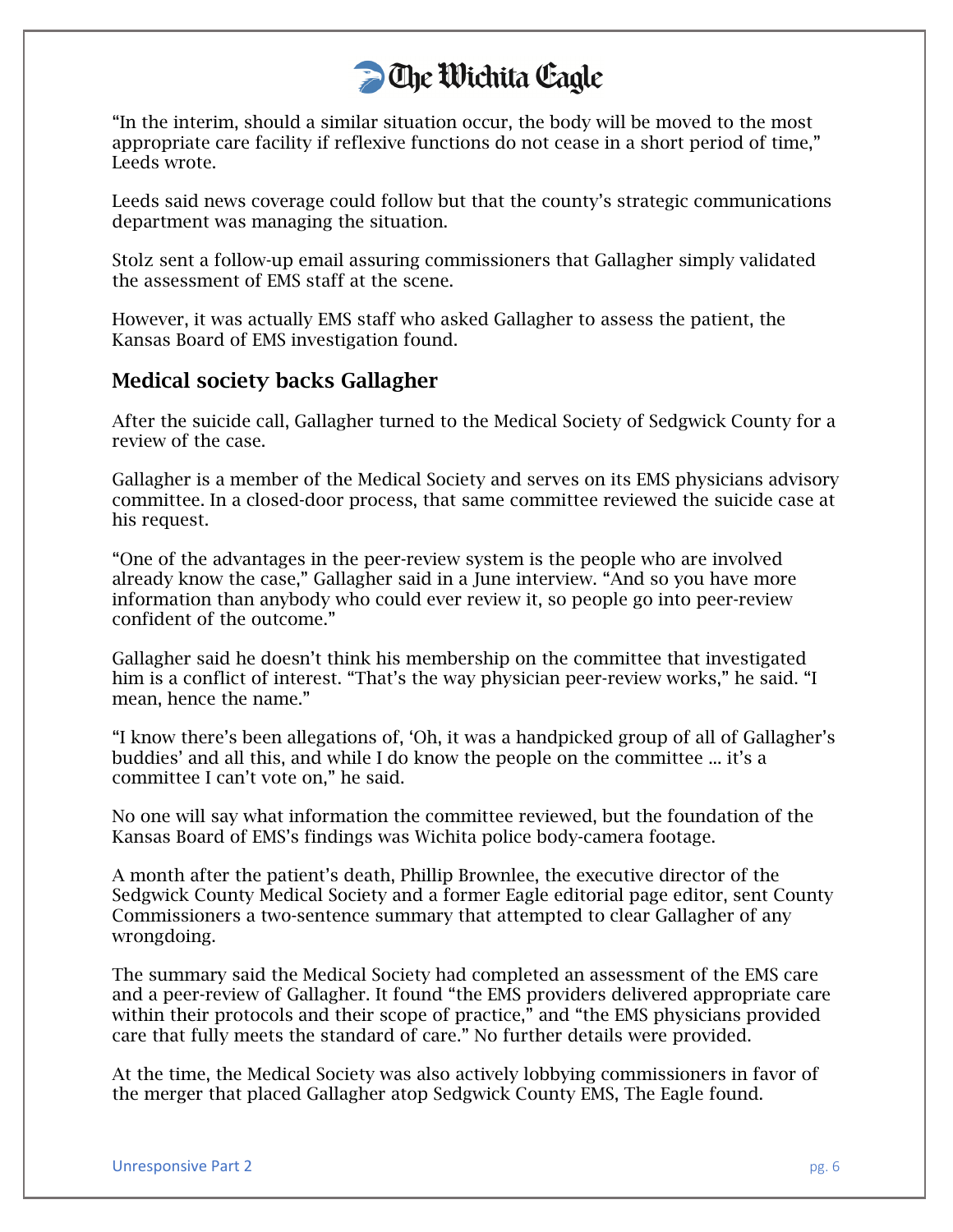Brownlee, on behalf of the Medical Society of Sedgwick County, had pitched the idea as one that would make dollars and sense, two days before the suicide call.

"Having a physician lead the merged system could help ensure that operations make the most medical sense," Brownlee's letter to commissioners said. "It could also better inform (Medical Society of Sedgwick County) physicians about the budgetary limitations facing (Sedgwick County EMS), helping ensure that medical recommendations are made in a cost-effective manner."

Brownlee told an Eagle reporter he didn't think there was a conflict of interest in the committee investigating an incident that involved one of its members. The Medical Society does not have a conflict of interest policy, according to its nonprofit tax form.

"This is the process that is used," he said. "We have a committee that oversees EMS. This is what they do. These are professionals. They take their jobs extremely seriously."

Neither Brownlee nor Gallagher would provide a list of physicians who reviewed the case.

#### "Doctor untouchable"?

The suicide call gained national attention within the EMS community, with paramedics across the country decrying Gallagher's handling of the case on social media and national figures weighing in.

EMS law expert Davit Givot wrote a column on the case for EMS1.com, saying it appeared Gallagher acted properly, based on the findings of the Medical Society of Sedgwick County. But he couldn't say the same for the EMS providers who followed Gallagher's orders.

"As much as I want to tell you that I believe the EMS crew acted reasonably in following Dr. Gallagher's order, I simply cannot," he wrote, adding that the first two rules of EMS are "first do no harm" and "err on the side of the patient."

The Overrun, a popular EMS podcast, dedicated an entire episode to the suicide call, titled "What the actual, Sedgwick?"

Co-hosts Ed Bauter and Dan Schwester, both experienced EMS paramedics, were highly critical of the Sedgwick County response, calling it "astonishingly bad judgment."

"It was a systemic failure, from the top down, and the accountability falls on the people who were ordered to do things by their medical director," Bauter said.

A Wichita emergency room nurse, who asked not to be named so she could speak freely without fear of retribution from her employer, said she believed the suicide call has created massive distrust in the emergency rooms around town where Gallagher works.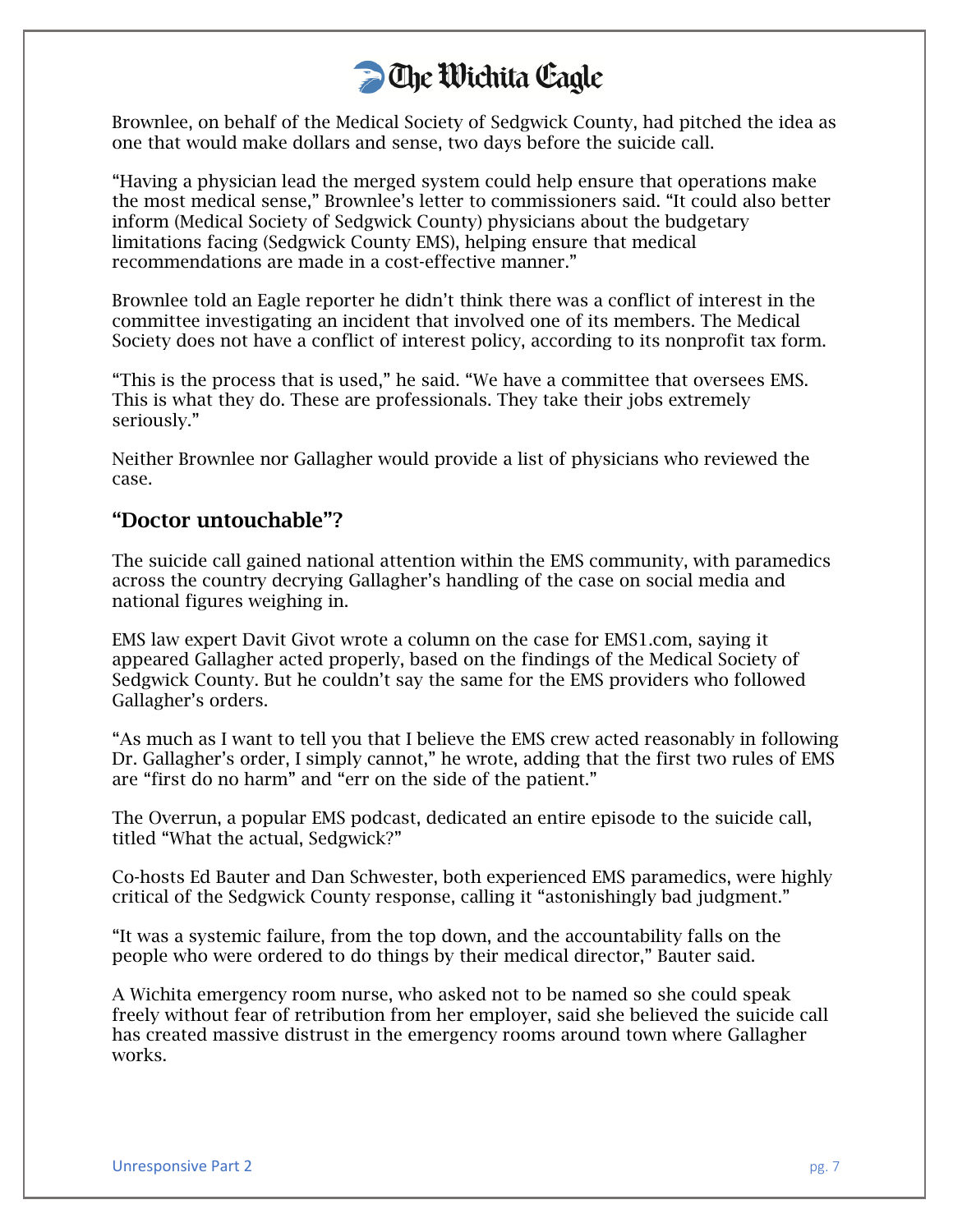Gallagher's contract with the county allows him to work six days each month as a physician at Ascension Via Christi and Wesley Medical Center, which pay him an undisclosed amount of remuneration on top of his \$222,142.65 base salary from Sedgwick County.

Nurses rearrange their schedules to avoid working with him and doctors complain he doesn't clean up his messes, she said. She said she thought the amount of ketamine approved by Gallagher was inappropriate and appeared to be an attempt to hasten the patient's death.

"That amount of ketamine would kill me," she said.

Gallagher defended the two maximum doses. "That's the right dose for the patient," he said.

She called Gallagher "Doctor Untouchable."

"The difference between John Gallagher and God is, God knows he's not John Gallagher," she said.

"Nobody wants to work for him, because they don't trust him," she said. "I don't respect him, I don't trust him and I don't want him on my team. No nurses want to work under him. I can't believe that Ascension and Wesley — I can't believe his privileges haven't been revoked."

The nurse said a decline in Sedgwick County EMS service means fewer patients reach the emergency room, where they have a better chance of being saved. "People are dying in the field," she said. "I'm wondering how many lives have been lost because of it, and now that we don't have enough paramedics to cover the calls, how many more are going to die."

#### A broken relationship

The decade before Gallagher's promotion, average paramedic turnover in Sedgwick County EMS hovered around 10%, county records show.

From 2011 to 2018, EMS lost an average of 17.5 full-time employees a year, including EMTs and paramedics.

Those retention numbers were well above the national average. But that changed after the county merged EMS with the Office of the Medical Director. Separations have nearly doubled since Gallagher's promotion, with 68 separations in less than two years.

"Right now, our responders are broken, physically and mentally," EMS Crew Leader Kyler Konda, a paramedic, told county leaders in April.

As of June 7, 47 full-time and six part-time paramedics had left EMS since Gallagher's promotion.

Since then, at least five more paramedics have handed in resignations.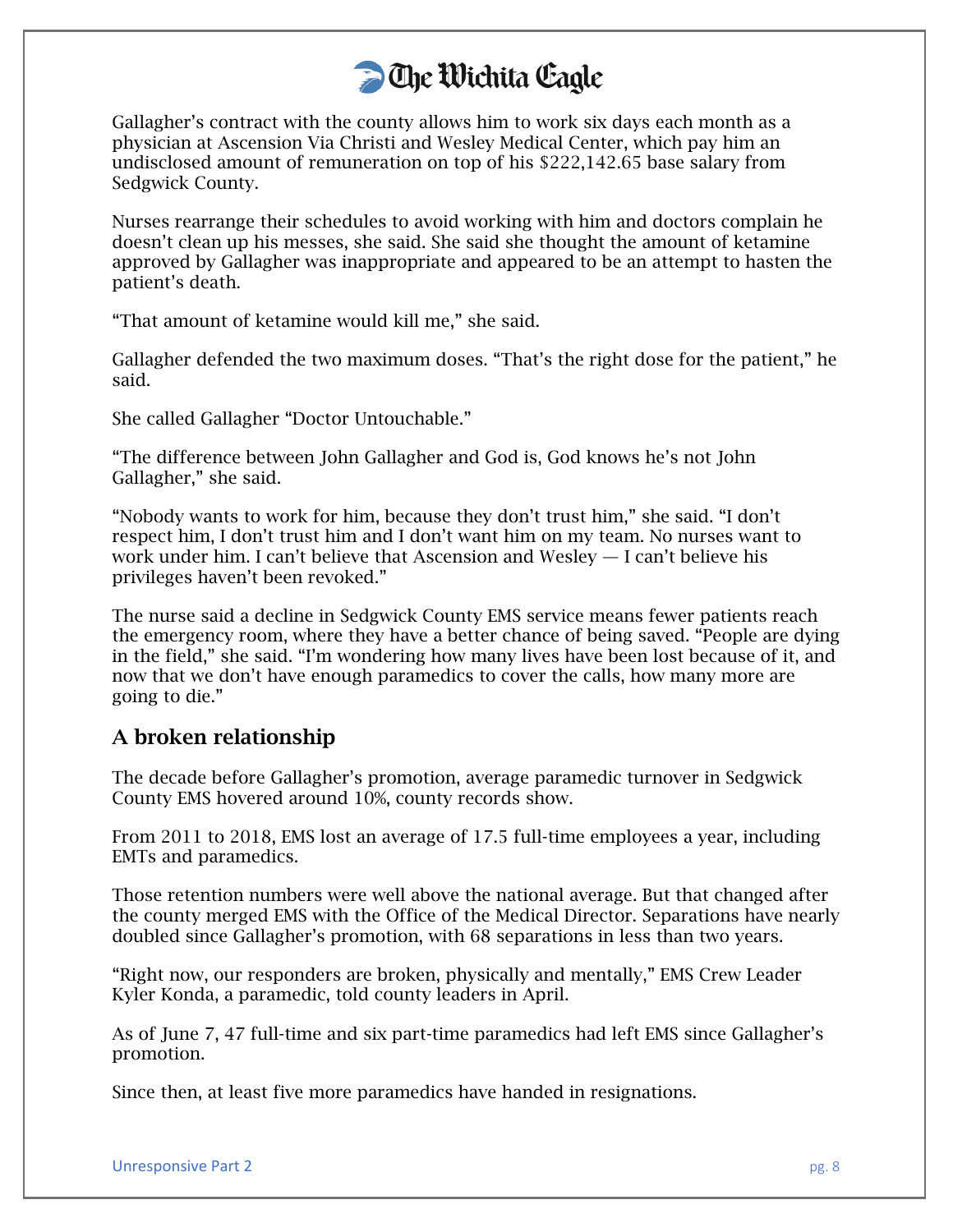Former Sedgwick County EMS Capt. Cat Edison, an 8-year veteran paramedic and crew leader, is one of them.

On a Friday in June, Edison helped save a Wichita firefighter's life after he suffered a cardiac arrest at the scene of a house fire in west Wichita. The following Monday, she handed in her resignation letter.

Edison said she quit because of Gallagher, who she said routinely "talks down" to street-level EMS employees.

"Nobody was ever as smart as him," Edison said. "Nobody was ever as good as him. You couldn't have a conversation with him without having him making it known that whatever your opinion was, [it] didn't matter as much as his. You just never felt heard."

Jaime McHugh, a 12-year paramedic who quit the same week as Edison, expressed similar concerns about Gallagher in a separate interview.

"I also feel like I have no voice here," McHugh said. "(Gallagher's) made it very, very clear with his decisions and his leadership that we do not matter here. We are not worth anything to him."

Brownlee, executive director of the Sedgwick County Medical Society, said Gallagher is "extremely well-respected in the emergency medicine physician community."

When asked for a peer of Gallagher's to speak with, Brownlee recommended Dr. John McMaster. Sedgwick County Commission Chairman Pete Meitzner had also recommended McMaster as someone who could speak highly of Gallagher.

McMaster is the chair of the Medical Society's EMS Physicians Advisory Committee, which cleared Gallagher and seven employees of any wrongdoing in the 2019 suicide call.

When reached for comment about Gallagher's character, McMaster hung up on an Eagle reporter.

Jennifer Hopkins said she worked with Gallagher at St. Francis before recently leaving to take a job as a traveling nurse. She said she liked him as a person, but not a coworker.

"I think most people really truly didn't care for him," Hopkins said. "Personally, I would say that he maybe seemed a little arrogant."

Sedgwick County EMS employees said they have also lost trust in the medical judgment of Gallagher and Pereira, a deputy medical director hired in March 2020 to improve training and protocols.

Pereira handed in her 90-day notice on Wednesday.

Zachariah Marrs, who is an EMT part-time while finishing paramedic school, told county leaders that he doesn't trust the two EMS doctors.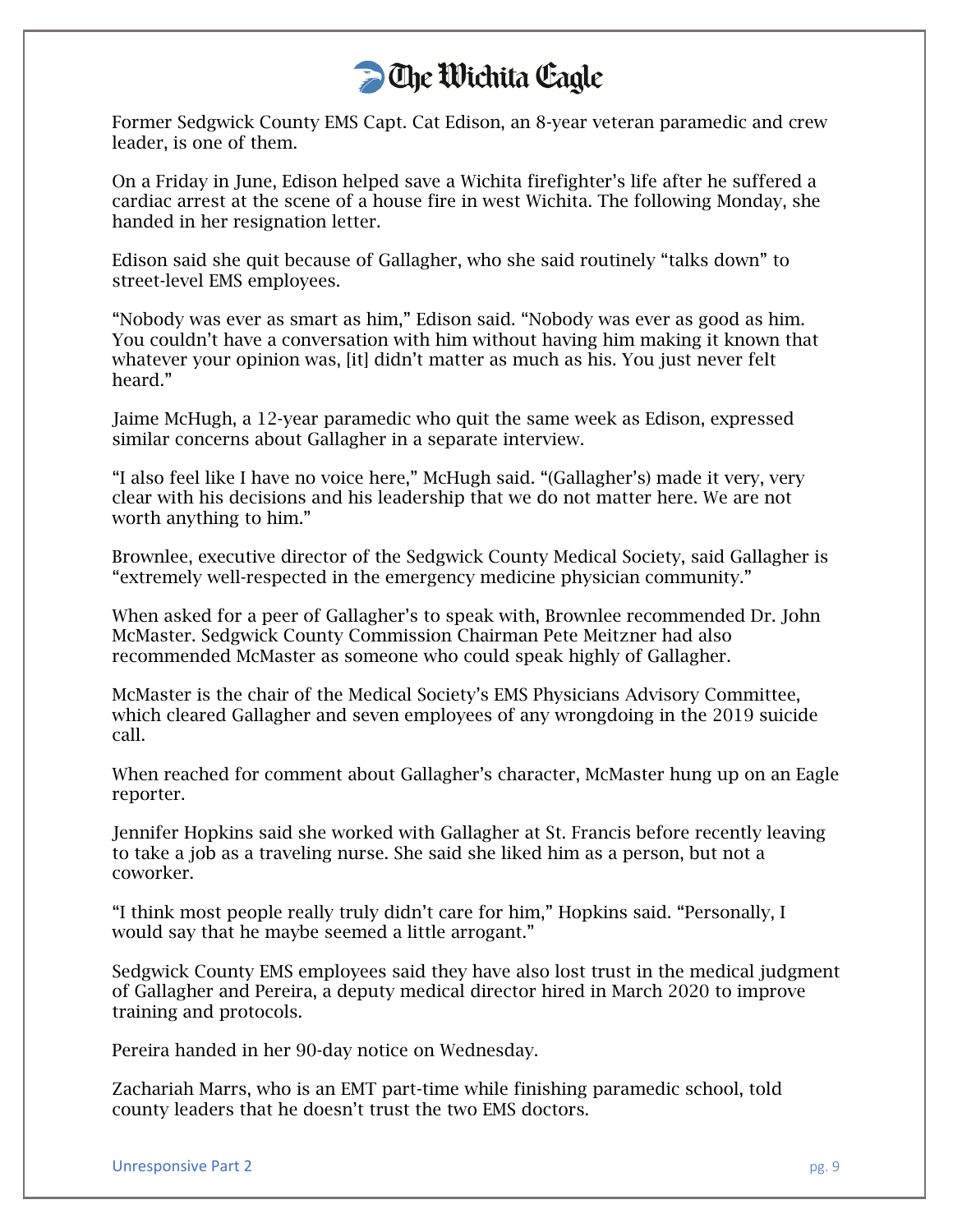"I would not want my family member to go to a hospital that was currently staffed by either (Dr.) Pereira or Dr. Gallagher," Marrs said. "If I was given the choice, and I knew that they had to go to a hospital, I would ask which doctor was in charge that day. And that is not a stance that anybody in here should ever have to say about someone who is supposed to be our leader."

Days after the second April meeting with EMS staff, Stolz announced he planned to hire auditing firm Allen, Gibbs & Houlik to assess EMS leadership and protocols, a move to restore trust in county leadership.

But EMS employees immediately raised concerns about ties between AGH CEO Paul Allen, Stolz and Meitzner. All three work as officers or members of the Greater Wichita Partnership, a quasi-public organization focused on economic growth.

Mitch Hansen, EMS shift commander, explained it in an email to Howell: "There is no trust at this present moment with any decisions at the county level … We keep hearing the same tune, same song, and seeing the same dance."

By May 12, Stolz had backed away from the auditing firm. He instead suggested arbitration between EMS workers, Gallagher and Paul Misasi, deputy director of EMS operations, to "work their way through the issues" with an outside mediator, according to an email.

"Arbitration would insinuate that the relationship between Dr. Gallagher, Mr. Misasi and the employees of Sedgwick County EMS is repairable; which it is not," EMS Capt. Brendan McGreevy wrote in a May 12 email to Stolz.

"As we stated, in both meetings held on the 26th and 28th of April, the employees of Sedgwick County EMS gave testimony and clearly stated a vote of no confidence in the clinical, operational, and administrative abilities of Dr. Gallagher, Dr. Pereira, and Mr. Misasi to lead the organization.

"A lack of leadership and the creation of a toxic, volatile, and unsafe work environment prevent the consensus of our colleagues the ability to negotiate any terms except the immediate termination or resignation of Dr. Gallagher, Dr. Pereira, and Mr. Misasi," McGreevy wrote.

Two days later, the county hired local law firm Hite, Fanning & Honeyman to investigate.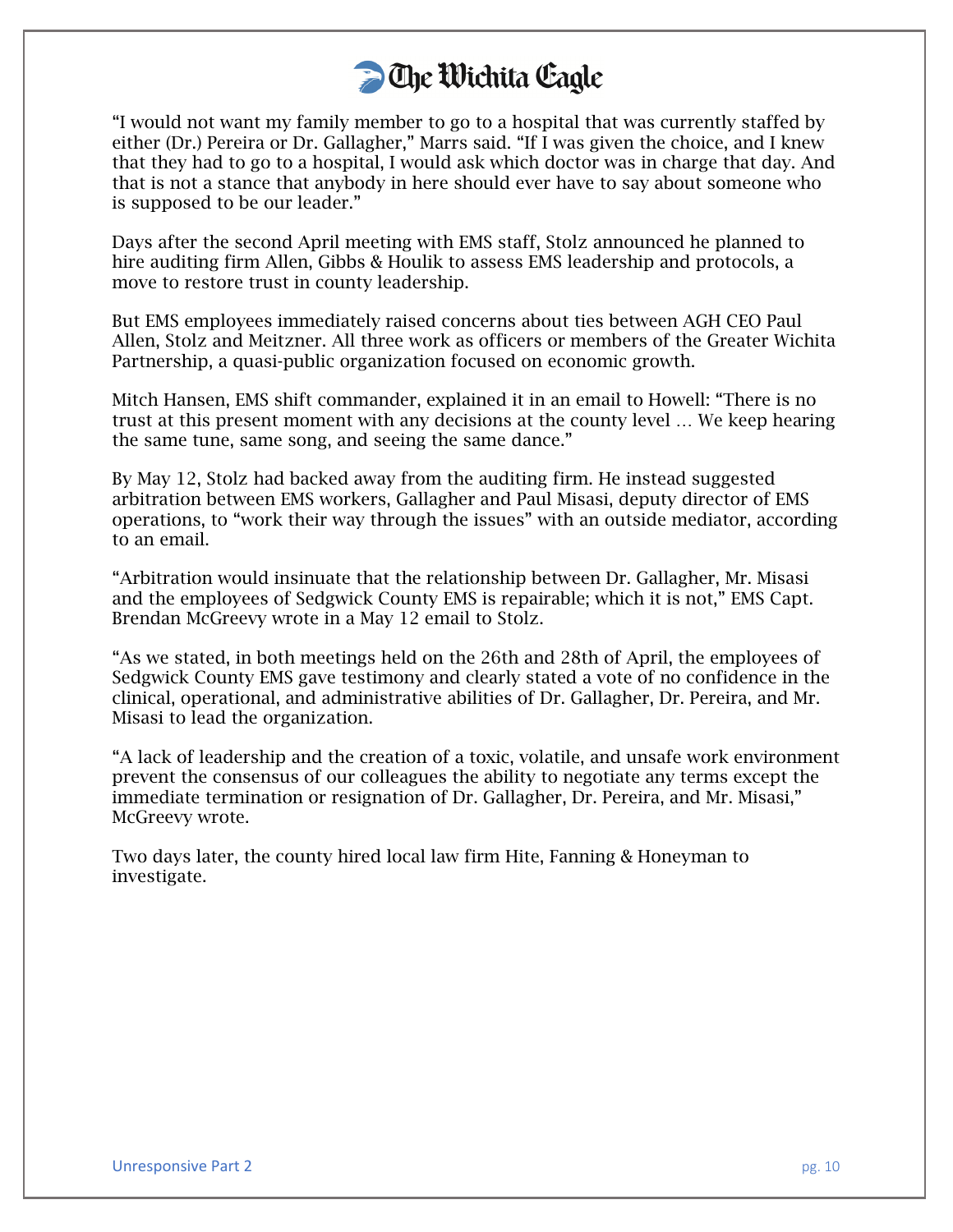

Jaime Green/The Wichita Eagle

A Sedgwick County EMS ambulance drives south on 167th Street West near Eisenhower High School on May 16, 2021.

# Sedgwick County leaders disregarded warnings by EMS workers from the beginning

By Chance Swaim and Michael Stavola | The Wichita Eagle | July 13, 2021

 $\mathbf D$  epending on who you talk to in Sedgwick County government, troubles within EMS are either ominous or overblown.

Multiple EMS employees have warned county leaders that Dr. John Gallagher is driving away paramedics and putting lives at risk. The majority of county commissioners aren't convinced and say they are waiting for the findings of an outside law firm's audit before deciding whether he should stay as the director.

Commissioner Jim Howell said they already have enough information to place Gallagher on administrative leave until all of the investigations are completed.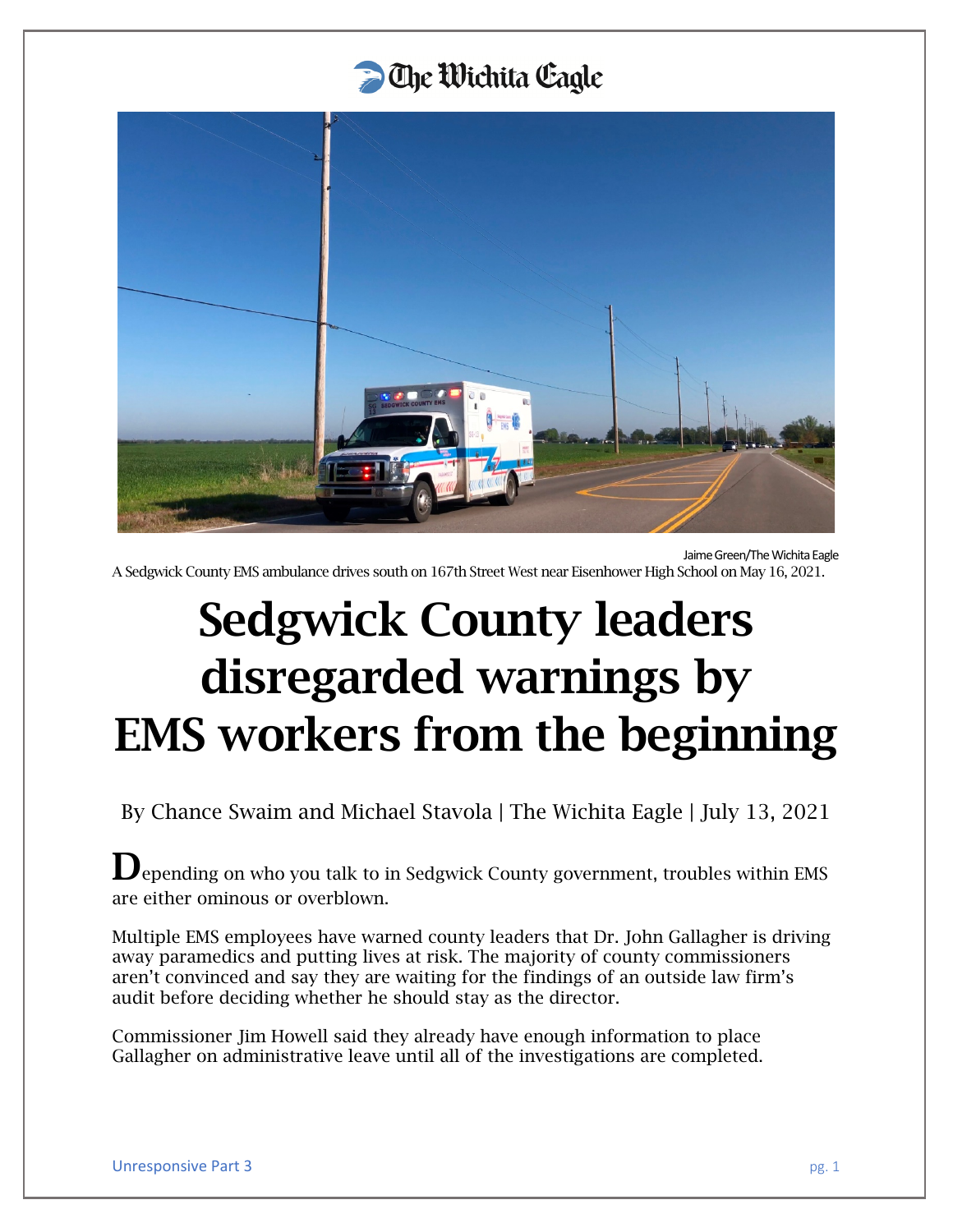Besides the outside law firm's review, Gallagher is at the center of two other potential investigations, one with the Kansas Board of EMS and one with the Kansas Board of Healing Arts, related to his handling of a suicide call in 2019.

"Every day that we wait, we're losing more paramedics," Howell said.

"This appears to be Sedgwick County leaders digging-in against overwhelming data," Howell said of suffering response times and a department in disarray. "It feels more political than data-driven. I think anybody would look at this data, and they would make a pretty common sense conclusion."

The Wichita Eagle found Sedgwick County leaders have bungled attempts to reconcile conflicts within the EMS department, allowing an interdepartmental squabble to turn into a public health crisis.

A county commissioner reportedly threw away an employee petition. Another commissioner refused to listen to an audio record of their concerns. County management didn't inform commissioners of the potential gravity of Gallagher's decision to deny a suicidal man an ambulance before they approved a 5-year contract with him.

The contract was approved on the consent agenda without public comment or debate by commissioners, fueling mistrust. And when the county moved to review problems within EMS, it initially chose an auditing firm with loose ties to two county officials, a move that inflamed county employees.

"The onus of this failed experiment falls as much on you as it does Dr. Gallagher and his executive staff," EMS Capt. Cole Mitchell told County Manager Tom Stolz and Assistant County Manager Rusty Leeds at a meeting in April.

"The fact is, you guys took factual and credible information given to you, you ignored it, you manipulated it and even borderline intimidated those who brought it forward, all to fit a narrative. You knowingly and willingly made a bad decision."

#### County commissioners split

Sedgwick County Commissioners don't agree on a solution to the EMS crisis. Political rancor between Howell and Commissioners Pete Meitzner and David Dennis has impeded a civil discussion from the bench.

All commissioners told The Eagle they want EMS worker morale to improve.

Howell said he has a list of "action items" the county should do immediately: separate the EMS from the Office of the Medical Director, name an interim EMS director and an interim medical director, and begin a national search for permanent replacements.

"If we did those things, I think paramedics would come back," Howell said. "We would stop the hemorrhaging immediately."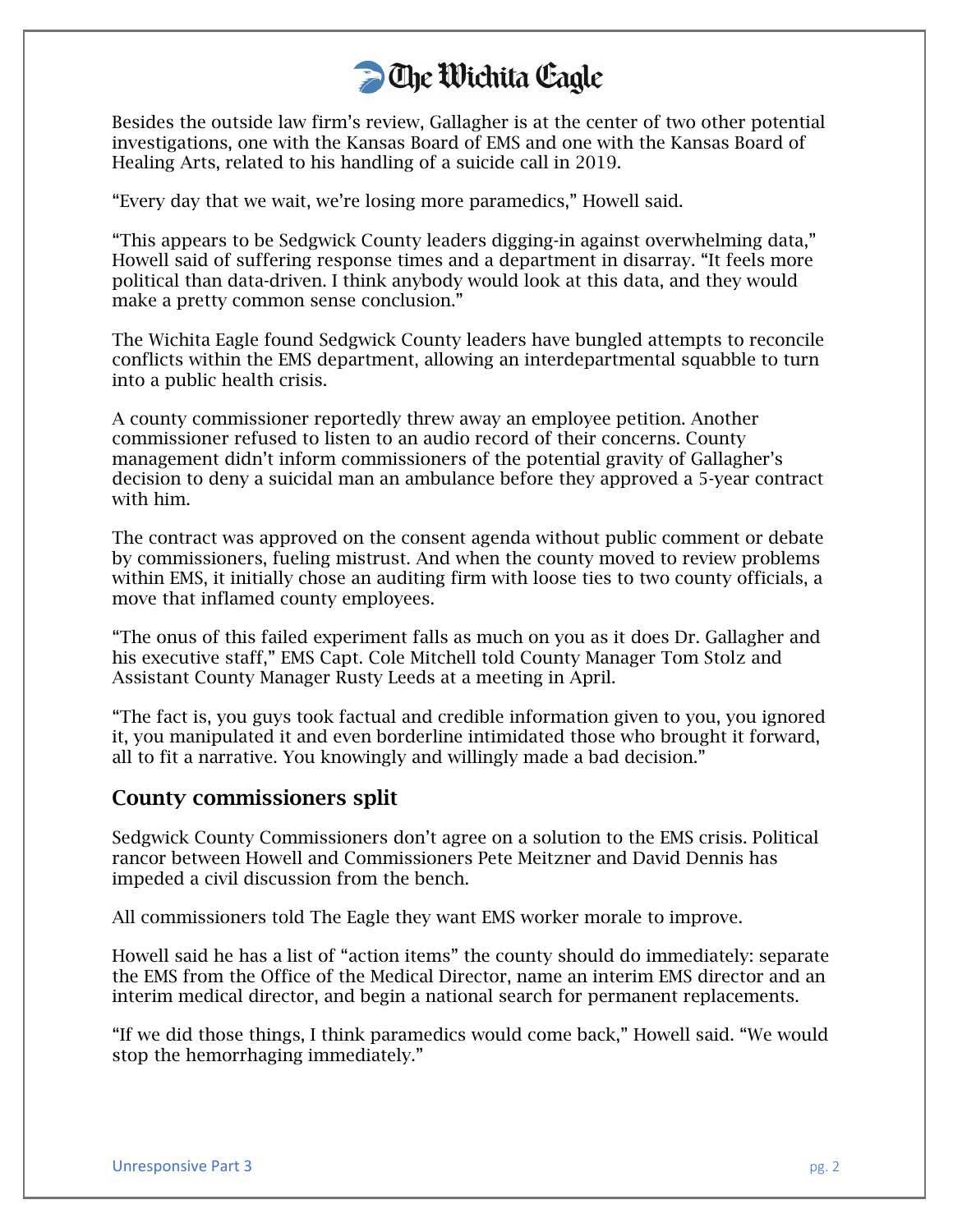Howell, whose daughter in-law works for EMS, has consistently pushed for more data on EMS performance under Gallagher, but he said he was dismissed by County Manager Tom Stolz, who called his requests "a witch hunt."

"I believe the county has been dismissive and strangely reluctant to review the decisions made in the past," Howell said.

Howell, a Republican, said it has been difficult to get support from other commissioners for political reasons. The two members of the board in his political party, Meitzner and Dennis, have been the strongest supporters of Gallagher and have each floated privatization as a solution if Sedgwick County EMS continues to struggle, a proposition Howell strongly opposes.

Meitzner and Dennis have doubts that there's any problem with EMS services.

Meitzner said he hasn't heard complaints about EMS from doctors or the general public about response times.

"In city and county government, the citizens are really good at letting you know if there's something wrong," he said. "In this case, the citizens and the doctors I know, the citizens and the doctors are very happy with the service. They don't call up and say I'm happy with the service, but they would sure call up if they were complaining."

When Cara Poole, whose son suffered a seizure and waited 24 minutes for an ambulance, wrote an email to Dennis with concerns about response times, he told her that the slow response to her son's emergency didn't have anything to do with EMS staffing levels.

"This was not an EMS staffing issue although those who want us to fire the current Medical Director (Gallagher), always point to anything they can to bolster their case and discredit EMS," he wrote in a June 17 email.

Meitzner questioned Howell's motives, suggesting he's only interested because he has a family member who works in EMS. "I have no idea if that means anything," Meitzner said.

Troubles with EMS have gotten the attention of the private sector. In late April, a representative from Global Medical Response, parent company of American Medical Response, wrote to Meitzner saying the company had been "following the current issues" and "staffing problems" at Sedgwick County EMS and wanted to share a proposal.

Meitzner and Stolz later held a teleconference with GMR representatives. Both said it was informational in nature and did not involve any negotiations.

"How can we not have a plan B?" Meitzner said in an interview with The Eagle. "That would be irresponsible, unless they can resolve it. I'm hoping they can resolve it, personally. Maybe it can go back to a manager-led department; maybe it's still a medical-led department."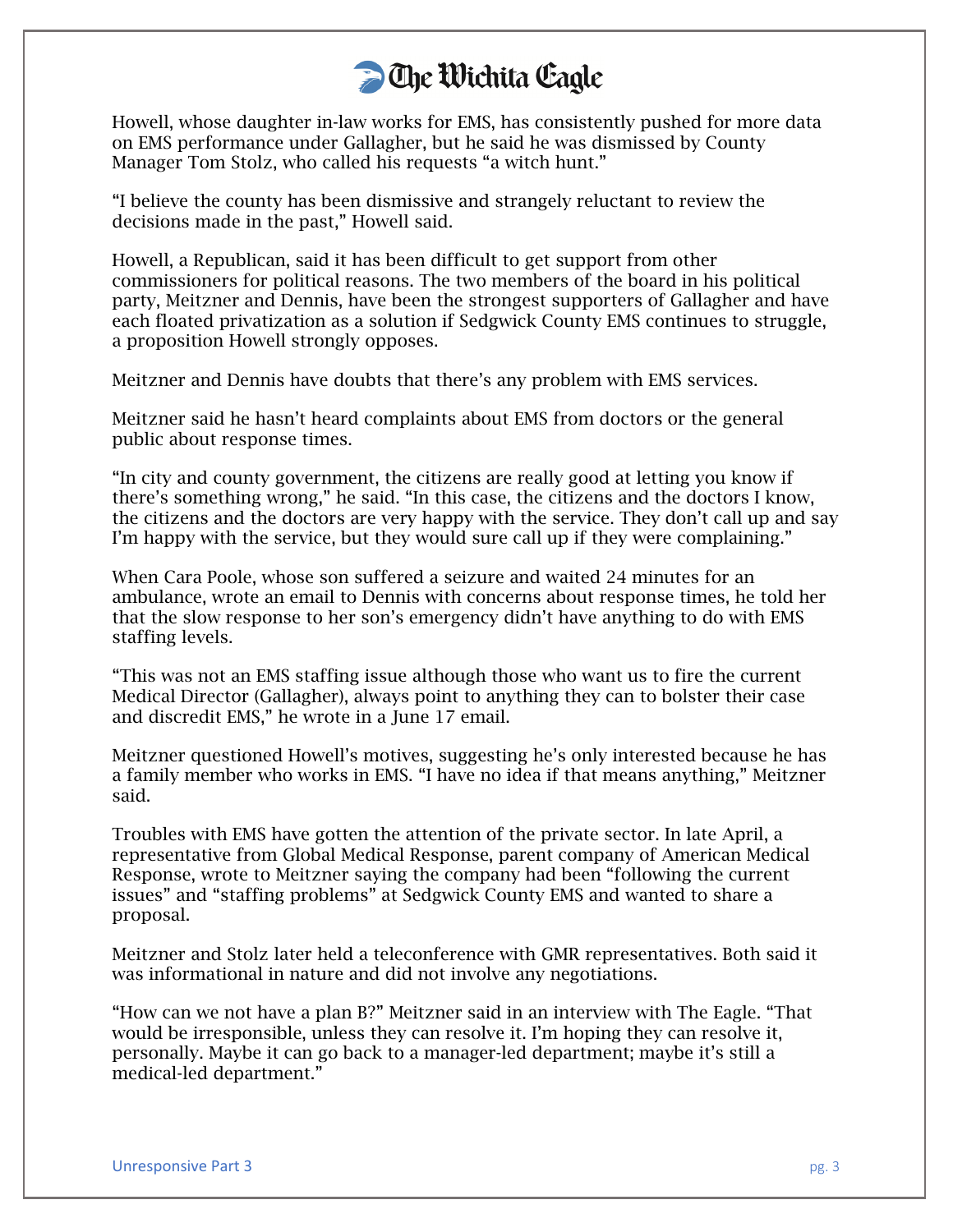Stolz, in a separate interview, said he would prefer not to privatize EMS.

"I would love to keep the current model that we have and make it work," Stolz said. "But if we just continue to hemorrhage paramedics then we'll have to look at a solution to try to help the people on the street keep their head above water and serve the people."

Meitzner said the staffing crisis in EMS isn't unique, as other county departments struggle to fill positions. He also posited that the pandemic has led to a worsening of the situation.

"You know, with COVID and the money that people are getting for not working, it can put a strain everywhere," he said.

Dennis told The Eagle he's waiting for the law firm's findings to form an opinion on what should change.

"I don't know what it's going to recommend at this point and time," Dennis said. "I can't tell you until I read the audit what my decision is going to be moving forward. It could be anything, from privatizing the whole thing to change of leadership."

The two Democrats on the commission, Lacey Cruse and Sarah Lopez, have signaled that they are also waiting for the investigation findings before deciding whether to push for a leadership change.

In the meantime, Cruse said she's pushing for a pay raise for EMS employees and would like to see more mental health care available to them.

"Right now, our EMS employees have an opportunity to see a counselor three times," Cruse said. "It's free. We pay for the service for all of them, but not all of them use that. And so how can we take those unused visits and give it to the people who are going to see the value in seeing a therapist."

Lopez, who joined the commission in January, said she doesn't know the entire backstory of Gallagher's promotion. But she did attend one of two closed-door staff meetings in late April, along with Howell, where EMS employees called on county leaders to fire Gallagher.

"There's some real problems that need to be addressed and need to be fixed," she said. "But there has to be a process in how we do this. I wish that process would have started and played out before now, but that hasn't been the case. So it's to the point where there is no middle ground that we can get to a compromise. … We've crossed that line already."

#### Years of pushback

Sedgwick County EMS employees have told The Eagle they no longer feel comfortable approaching some county commissioners for help.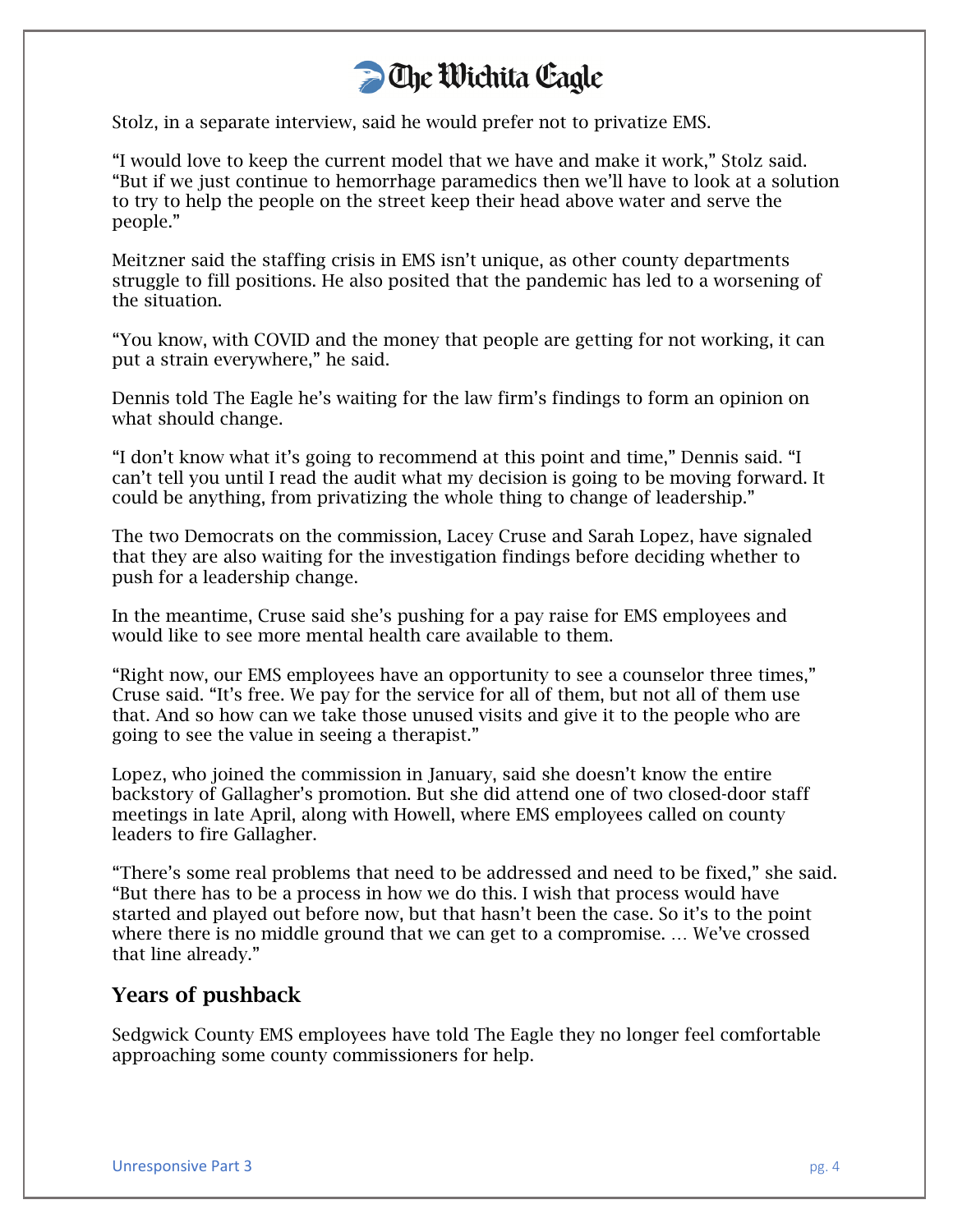When paramedics brought a petition signed by nearly half the department to Meitzner, he threw it in the trash, multiple witnesses have said.

The petition questioned Gallagher's honesty, experience, leadership and transparency and asked for an open search to fill the vacancy left open nearly a year after former EMS Director Scott Hadley retired. It had been reportedly signed by more than 100 street-level EMS workers.

"He kind of berated us for being there," EMS Capt. Brendan McGreevy told The Eagle. "He said something along the lines of, he had been in charge of a Fortune 500 company and had never had low-level employees come to him with issues like this.

"That's when he proceeded to say that 'this is why I have the county manager, so I don't have to deal with issues like this,'" McGreevy said.

After an awkward silence, the paramedics got up to leave, McGreevy said. Meitzner followed them out of his office "with the letter in his hand and threw it in the trash in the lobby. And then he went back into his office."

Meitzner said he doesn't recall doing that. "If you hand me something, I'm not a guy that goes  $-$  I don't do that."

"In all my years of service, I always respected the departments, the managers, and the employees," Meitzner said.

#### Former director's warning

Hadley, the former EMS director who worked alongside Gallagher, said he also tried to warn officials against promoting Gallagher when he retired in 2018.

"I told them not to experiment with Sedgwick County EMS and change the current model and … do not put Dr. John Gallagher in charge of the service," he said. "That was known to many people on many different occasions in discussions that I had. I didn't record those conversations so I can't produce any proof that I had those discussions with anybody. They can all deny that that happened, but it did."

During the April meetings, Stolz denied that Hadley told him not to hire Gallagher. Hadley said that's a lie.

Hadley said, before his retirement in October 2018, he expressed his concerns to then-County Manager Michael Scholes; Stolz, who at the time was a deputy county manager; Leeds, assistant county manager; Commissioner David Dennis; and former Commissioner Michael O'Donnell.

"In my opinion of being in EMS for 30 years and looking at other characteristics of leaders in a department, I believe Dr. John Gallagher ... has a narcissistic leadership style, meaning he is self-serving, he really doesn't have any empathy for others, he likes people around him that agree with him and anybody with a dissenting opinion is either ignored or they have hostility back towards them or some other type of repercussion," Hadley said.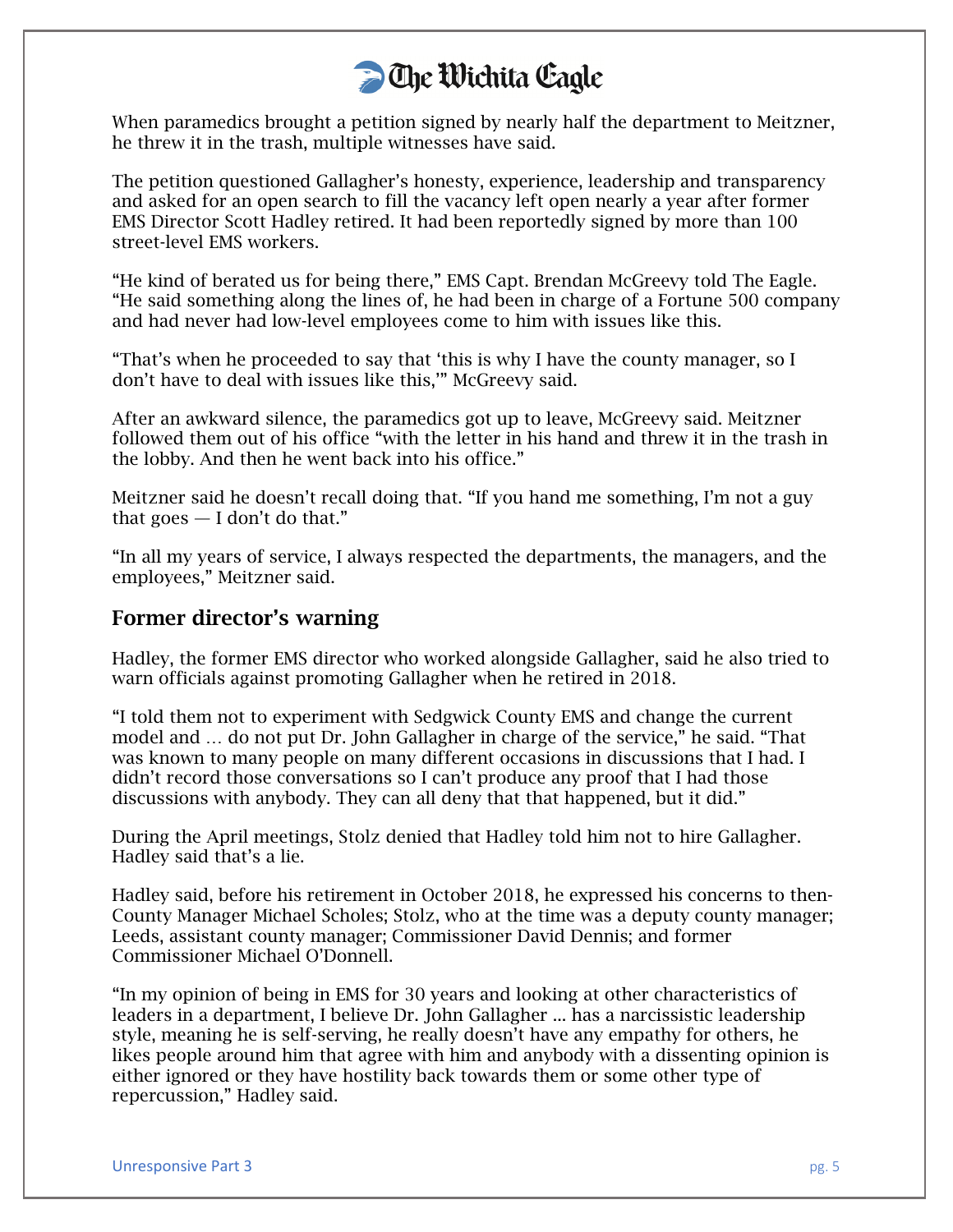"I believe what you've seen manifest since my departure over the two years that he's been there, you now see a culture that is toxic. You see people leaving at an unprecedented rate. They are losing medics by the day."

Dennis, in a June interview with The Eagle, blamed Hadley for the low morale in the department, even though he's been gone for nearly three years.

"Hadley poisoned the well as he was leaving," Dennis said. "After he left, he even came back and was still poisoning the well here because he didn't like Gallagher and that is carry over from what we are having today."

"He is (still) working with his good old boys down there trying to discredit Dr. Gallagher," Dennis said.

Dennis, who was chairman of the County Commission in 2018 and 2019, said the department had problems with sexual harassment under Hadley.

When asked about specifics, Dennis said, "I don't get into personnel issues."

Hadley said those are wild allegations.

"That is just, wow," he said. "I don't even know what he is talking about."

Stolz, the county manager, said he had received complaints from employees "about some sexual harassment issues going on."

"People were frightened to report it. There was a good old boy system," Stolz said.

Stolz said those complaints factored into the decision to promote Gallagher.

"No sooner did we do that, we had a couple of sexual harassment complaints that actually came up just a few weeks after we did the merger, and we actually took some job actions on people," Stolz said.

Dennis said he's unsure if it's a majority of employees with concerns about Gallagher or just a few.

At the same time, he has refused to listen to a recording of the meetings where dozens of EMS employees laid out their complaints against Gallagher. EMS workers had asked that Dennis, Meitzner, Gallagher and his executive team not be invited to the meeting so they could speak freely.

"If they don't want me involved, then I will stay back out of it," Dennis said. "I know they recorded it, but I didn't go back and listen to the recordings because at that point it appeared that they didn't want me to know anything."

#### Contract on consent agenda

The Sedgwick County Commission ultimately backed the decision to promote Gallagher at an Aug. 20, 2019, staff meeting.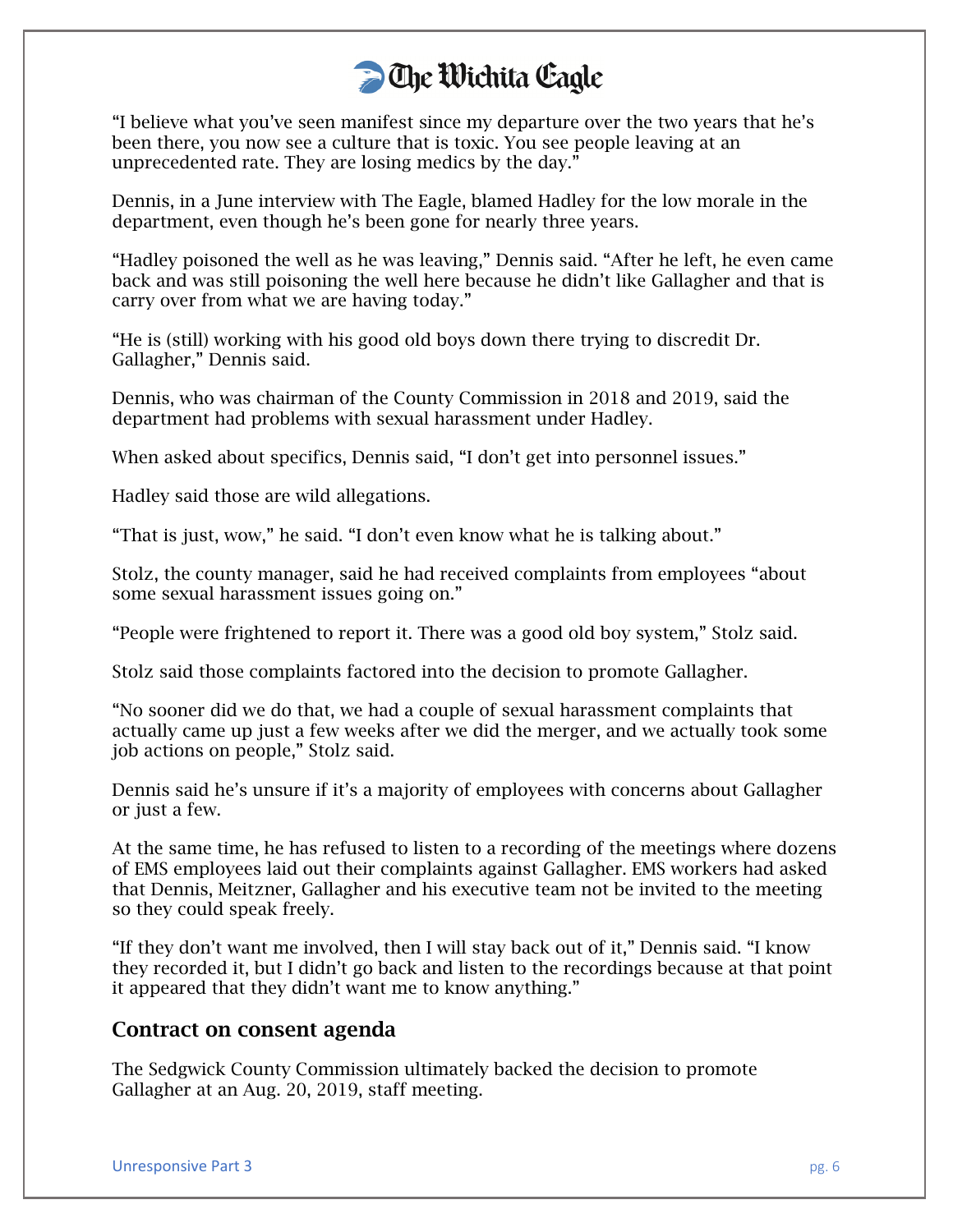At that meeting, commissioners Dennis and Cruse framed the EMS employees' complaints about Gallagher as resistance to change, ignoring the petition signed by 104 employees — a majority of the frontline ambulance workers.

"I know change is hard, but it's time to rip this bandage off and make a decision," Dennis said.

Cruse said she believed Gallagher could improve his relationship with employees.

"I did meet with a lot of boots-on-the-ground folks, and I heard some concerns," Cruse said. "And I want to say that those concerns were heard, but … we do have to move forward. Change is tough."

Commissioners weren't the only ones who dismissed the petition.

In emails to EMS crew leaders, Stolz attempted to discredit the effort — nicknamed "Project Street" by organizers.

Stolz said some employees had told him that they felt coerced into signing the letter, "so that (letter) doesn't hold much water to me," he wrote to paramedic Caleb Yoder. "That is not how we treat employees."

One of the organizers, former paramedic April Calaway, strongly disputes anyone was coerced. She said signing was completely voluntary.

Stolz told The Eagle "a handful of people" complained in 2019 that they were being asked to attend meetings and sign the petition letter. He said he promised them anonymity and would not provide their names.

Although Gallagher took over the role of EMS director in August 2019, it didn't become official until Dec. 4 of that year, when the Sedgwick County Commission unanimously approved a 5-year contract worth more than \$1 million, with two 2-year automatic renewals.

Gallagher's contract was buried in the consent agenda and passed without any debate or public comment. It came up for a vote on the same day Howell, the only commissioner to question the promotion, missed his first commission meeting in six years, which he had pre-arranged months earlier.

"I can assure you that had I been there, I would have pulled it off the consent agenda and you better believe I would have had questions," Howell said. "That's an extremely generous contract. I'm not sure we have ever had another county employee contract like that."

Stolz said Gallagher's future at Sedgwick County largely hinges on the audit findings of the outside law firm, which has been interviewing EMS employees since June.

"It's important to me that people feel respected," Stolz said. "And if they're not feeling respected, I need to understand why they're not. And we'll do whatever we have to do to help them feel respected in the workplace."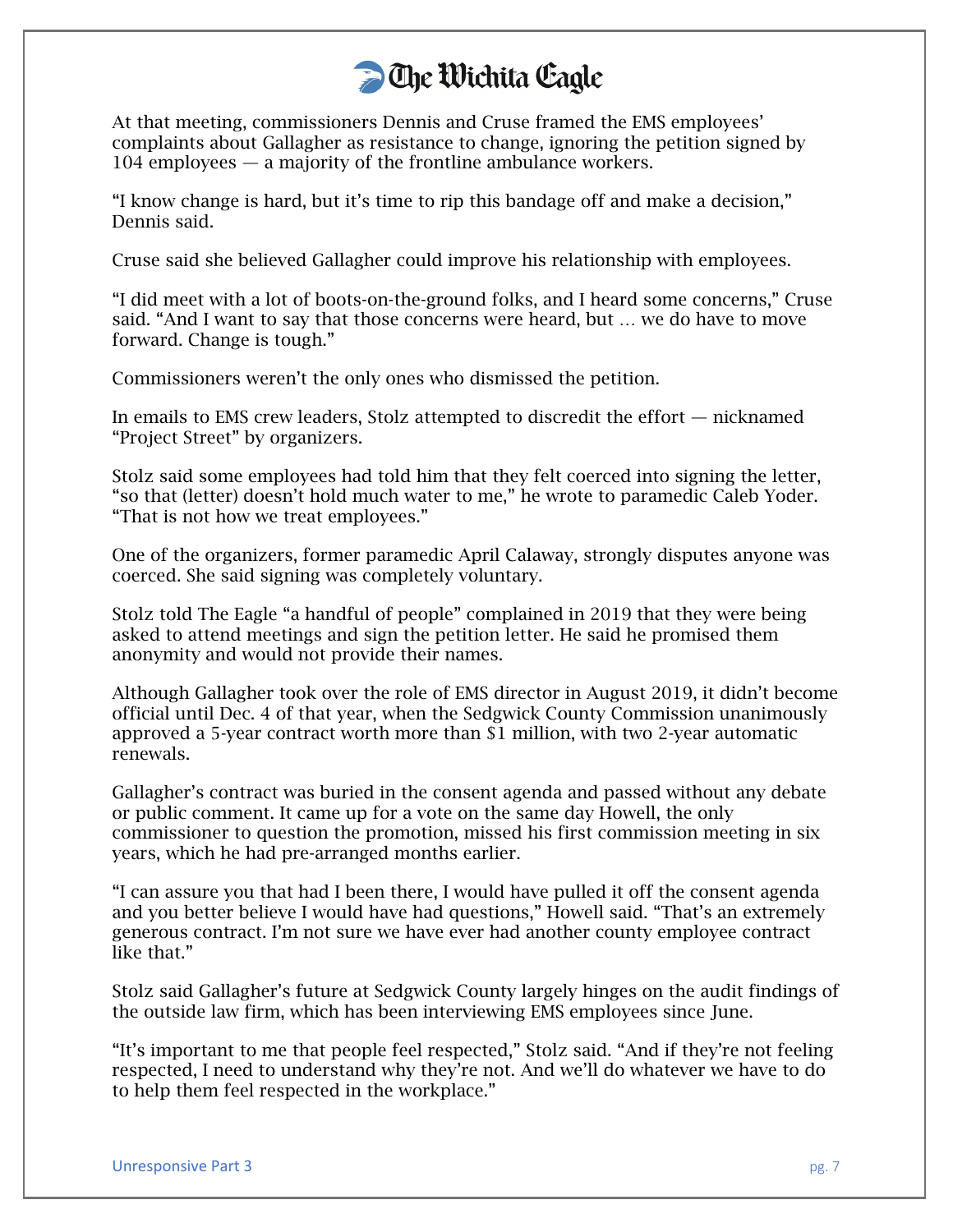"A lot of what I hear, I want to validate," Stolz said. "But one of the things I have a hard time reconciling is this guy is not qualified. To me, on paper, he's highly qualified. Now, the question is, does that extrapolate into leadership and human interaction? Well, that's what we're looking into right now."

Gallagher said he welcomes the investigation.

"I think it's incredibly important that we make sure that they (EMS employees) feel heard, and that they feel valued, right," he said. "We've definitely made changes within this timeframe, and that's been hard. We've got some people that want to turn back the clock."

On June 12, Gallagher sent out a warning to Brownlee and two physicians on the Medical Society of Sedgwick County committee that reviewed the suicide case, saying that The Eagle would soon be publishing a story on EMS.

He assured them the current controversy would soon blow over.

"As before, this is an effort spearheaded by a single commissioner and a group of employees who are trying to dismantle our new physician-led model," Gallagher wrote. "Fortunately, the EMS department leadership has excellent support from the county, including the other four commissioners, the county manager's office, the county legal and HR departments … and we are confident that this too shall pass."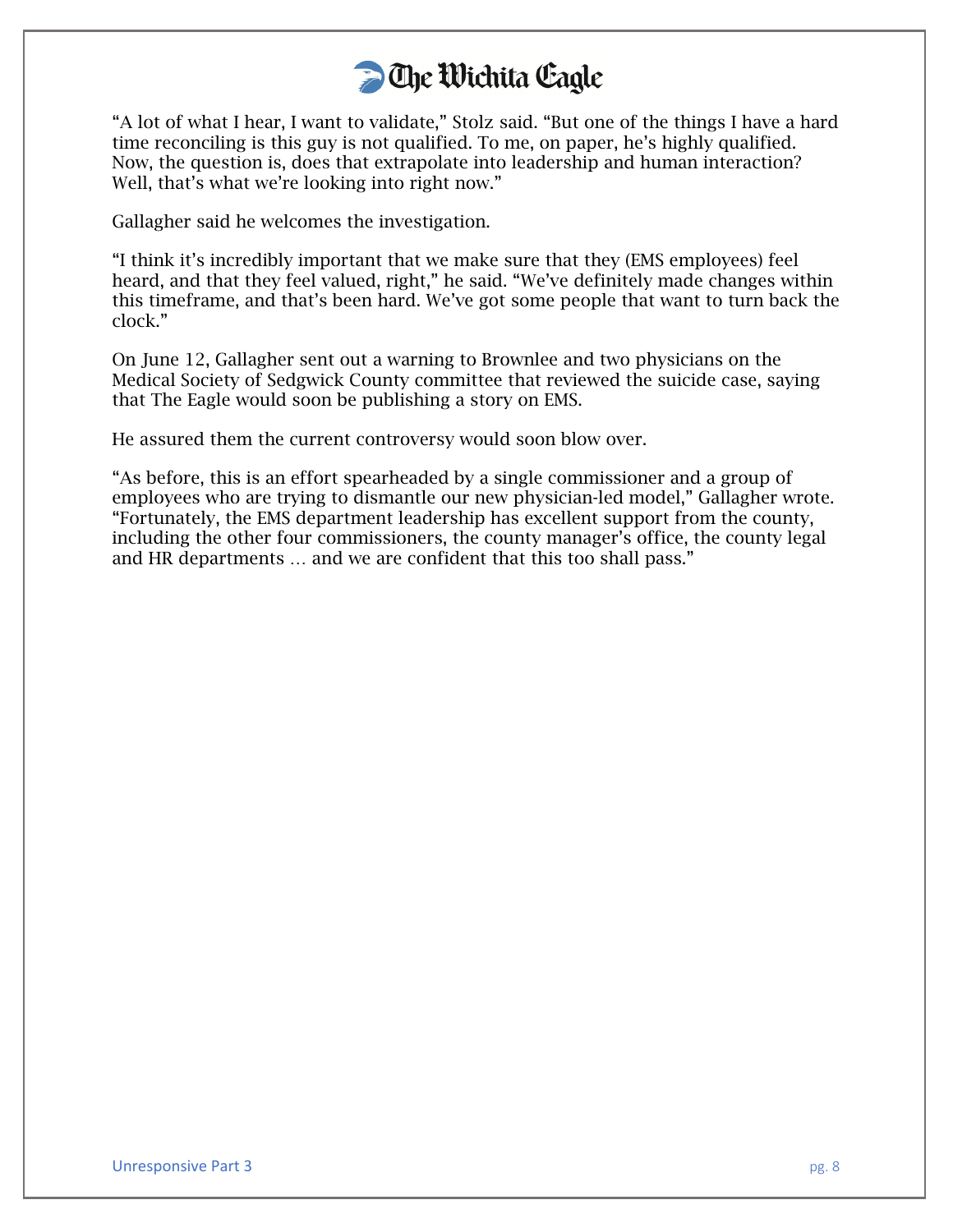# **D** The Wichita Cagle

Mary Arterburn asks Sedgwick County Commission for swift action on Gallagher



Courtesy of Sedgwick County

Mary Arterburn, mother of retired Wichita Police Officer Brian Arterburn, addressed the Sedgwick County Commission on Wednesday, calling for swift action on Sedgwick County EMS Director Dr. John Gallagher.

# With removal of Sedgwick County EMS director John Gallagher, manager Stolz seeks changes

By Chance Swaim and Michael Stavola | The Wichita Eagle | July 21, 2021

Sedgwick County Manager Tom Stolz removed Dr. John Gallagher from his role as EMS director on Wednesday following a Wichita Eagle investigation into slow response times and a staff revolt against Gallagher's leadership.

Stolz also apologized for the delay, saying he wished he would have been more proactive at communicating with EMS employees about their concerns with Gallagher in the past two years.

"The specific decision to remove Dr. Gallagher as director also solely rests with me," he said. "I did so after much thought, investigation and proper due diligence. I apologize for what many saw as a delay in this matter, but it is important to me to be fair and to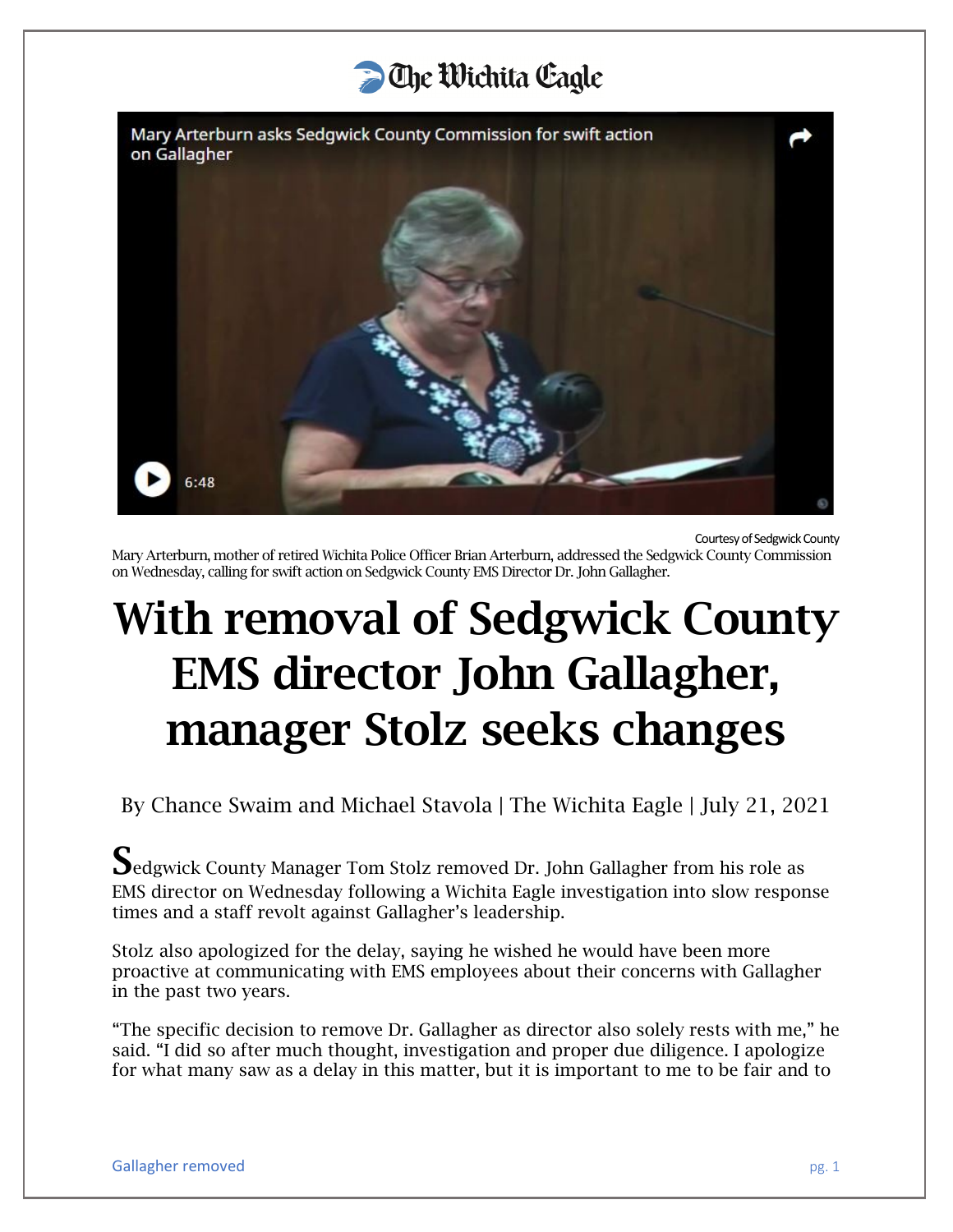

not succumb to newspaper and social media pressure or even pressure from individual commissioners."

Stolz announced his decision at the end of Wednesday's Sedgwick County Commission meeting after a one-hour executive session "for consultation regarding matters deemed privileged in the attorney-client relationship to discuss matters involving a departmental investigation and employee contractual matters."

County leaders have been waiting for the results of an audit of EMS leadership and protocols to make a decision about Gallagher's future. Stolz told The Eagle he had not been given an executive summary of the audit by Wednesday.

Along with Gallagher's ouster, Stolz also announced a series of sweeping changes aimed at improving Sedgwick County EMS.

"As we move forward, there are still issues that need to be addressed within EMS and do not immediately dissolve with an interim director," Stolz said. "We still have a critical paramedic shortage. . . . We still need to address compensation as other communities quickly hire away our talent for better pay as we struggle to keep our local talent."

Since Gallagher's promotion to director in August 2019 — against the wishes of a majority of EMS staff  $-$  a third of the department has left, causing ambulance shutdowns and dangerously slow response times. This year, Sedgwick County EMS reached fewer than one in three patients within 9 minutes, a national standard for EMS response.

Stolz said the COVID-19 pandemic exacerbated the problem, making it more difficult to communicate in-person with EMS workers.

"In hindsight, I wish I would have proactively sent a survey or made some type of outreach to employees," he said. "That was a mistake on my part."

Stolz said the county will take the following steps to improve EMS service in the Wichita area:

- Name an interim director as soon as possible
- Separate EMS operations and the Office of the Medical Director
- Promote Dr. Carolina Pereira, who turned in her resignation earlier this month, to medical director until September. During that time, the county would search for a contracted medical director to serve as a stopgap until the county stands up a competitive search for a permanent medical director.
- Create an EMS Citizens Review and Advisory Board with members from various health professions — doctors, nurses, paramedics and EMTs — and community members.
- Create a policy, to be presented to the County Commission, "which will enhance communications regarding complaints that employees may be having in the workplace for help and resolution," Stolz said.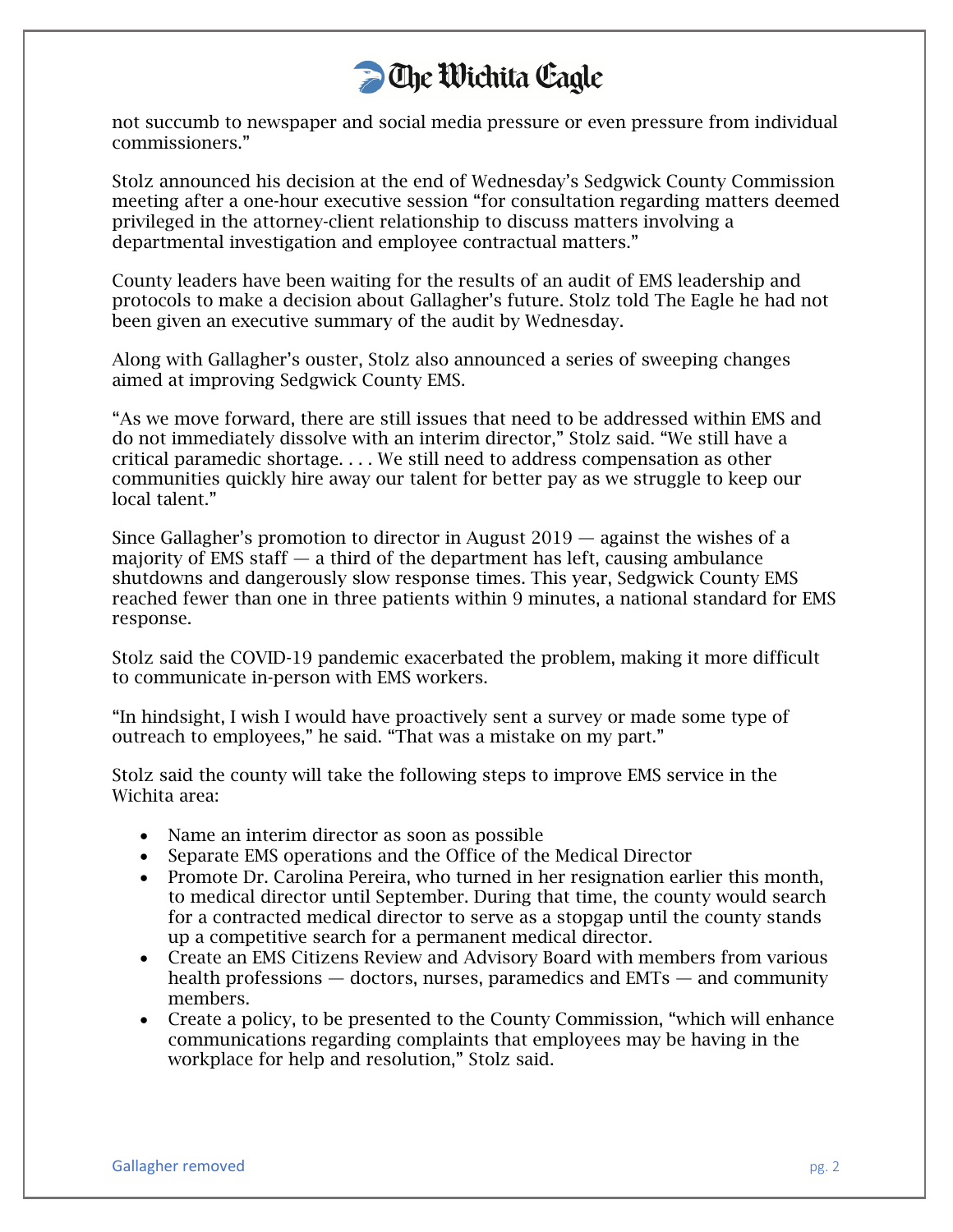"When the organization stabilizes, we will immediately begin a regional search for a new EMS director," Stolz said. "We will involve the medical and public safety community as well as EMS employees in this process."

Stolz apologized to the entire county for letting EMS reach a crisis point.

"To the citizens of this community, to EMS staff, and to this commission, I apologize for this concern in our public safety services. I feel it is my moral and ethical obligation to hear all sides in regards to the formal complaints made at the April meetings. I do not react to social media comments or newspaper allegations when it comes to these types of investigations, nor do I manage under mob rule. I will not react impulsively or emotionally to these types of matters."

After the commission meeting, Stolz told The Eagle he hopes paramedics who have quit the department will consider returning now that Gallagher is out. The department has 21 unfilled paramedic positions.

"I can't respect a profession any more than paramedics and police and fire," Stolz said. "If you're looking to really do something meaningful in your life — real, ground-level help — think about paramedicine. You are out truly helping the community, and I know we have a lot of people who have that frame of mind."

#### EMS director John Gallagher ousted

EMS employees called for Gallagher's removal at two closed-door town hall meetings in late April, spurring county leaders to order an external audit of EMS leadership and protocols by local law firm Hite, Fanning & Honeyman.

Calls for Gallagher's resignation came in April following Eagle reporting on his handling of a 2019 case involving a 31-year-old patient who had apparently shot himself in the head. The patient was five minutes away from the nearest hospital, but Gallagher refused to transport him for five hours, even though the man continued breathing and had a pulse.

Wednesday's decision was announced after Mary Arterburn, mother of retired Wichita Police Officer Brian Arterburn, addressed the Sedgwick County Commission, calling for swift action in response to the Eagle's recent series of stories showing the department's struggles under Gallagher.

"Please resolve this today because every second is vital in saving a life," she said.

Arterburn credited Sedgwick County EMS with saving her son's life in 2017 after he suffered extensive skull and brain damage when a drug dealer in an SUV ran over his head as he laid spike strips in the road. She said he has undergone several surgeries and years of physical therapy and is "able to live a life being content and happy as he can be. It's not like it used to be, but he is content."

She compared her son's emergency medical treatment to Gallagher's handling of the 2019 suicidal patient. Gallagher determined the patient was "unsalvageable" and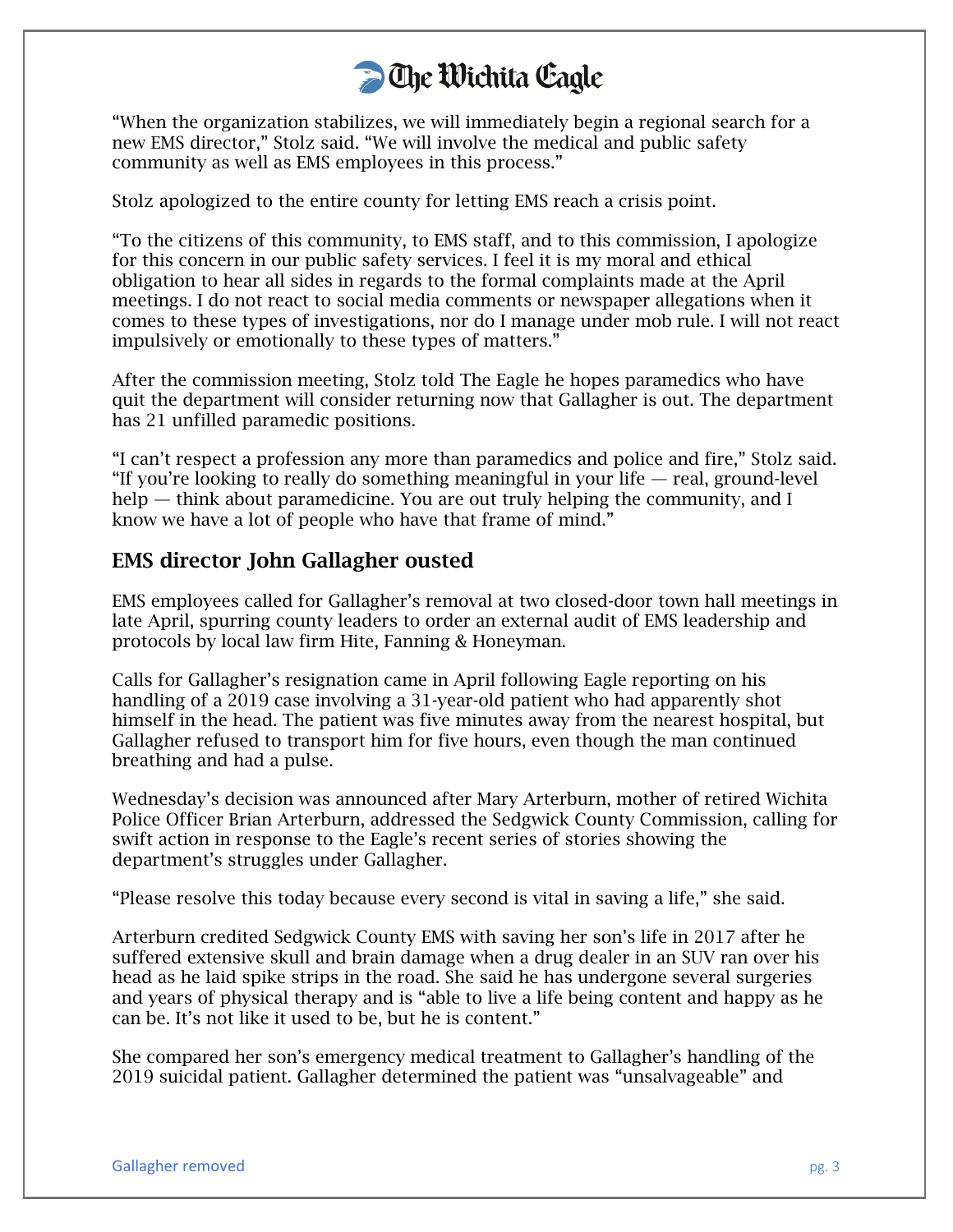ordered paramedics not to take the man to an emergency room. The man died in hospice care 10 1/2 hours after the shooting.

"I'm so grateful that Mr. Gallagher was not in charge at the time of Brian's incident," Arterburn said. "I feel like had Mr. Gallagher been in charge of my son's life . . . at that time, he would have said, 'Well, he won't have any chance of any kind of life being run over like that. Just wait and let him go.'"

The Kansas Board of EMS has proposed disciplinary action against the first responders who followed Gallagher's orders on the suicide call. It also asked the Kansas Board of Healing Arts to launch an investigation into Gallagher's actions as a physician.

Stolz placed Gallagher on paid administrative leave Monday.

Since Gallagher's promotion two years ago, 92 employees have left the roughly 200 person department, causing ambulance shutdowns and dangerously slow response time.

The 92 employees don't include Gallagher or Pereira, the deputy medical director who handed in her 90-day notice amid department turmoil earlier this month after 18 months on the job.

During the April town hall meetings, EMS employees also called on Stolz to remove Gallagher's executive staff, which includes Pereira and Paul Misasi. Employees accused Pereira of discriminating against them based on sex and retaliation and creating a toxic work environment. They didn't cite specific complaints against Misasi, deputy director of EMS, but they said he stood by as the department declined without speaking out.

On Monday, Stolz placed Misasi and Bill Robben, an EMS colonel, in charge of the department until an interim director is chosen.

Gallagher started as Sedgwick County's medical director in 2015 after coming from the same position at a private ambulance service in Winona, Minnesota, a town of around 27,000 people. Stolz promoted him in 2019 as part of a move to consolidate the Office of the Medical Director and Emergency Medical Services, making Sedgwick County EMS one of five physician-led departments in the nation.

Gallagher signed a 5-year, \$1.1 million contract in December 2019. Removal without cause would require written notice 90 days in advance and about \$111,000, or six months salary. He also works in the emergency rooms at Ascension Via Christi and Wesley Medical Center.

Wesley Medical Center spokesperson Dave Stewart said Wednesday morning Gallagher was still a physician there.

Gallagher's status could change based on the findings by the Kansas State Board of EMS or the Kansas Board of Healing Arts regarding his handling of the 2019 suicide call.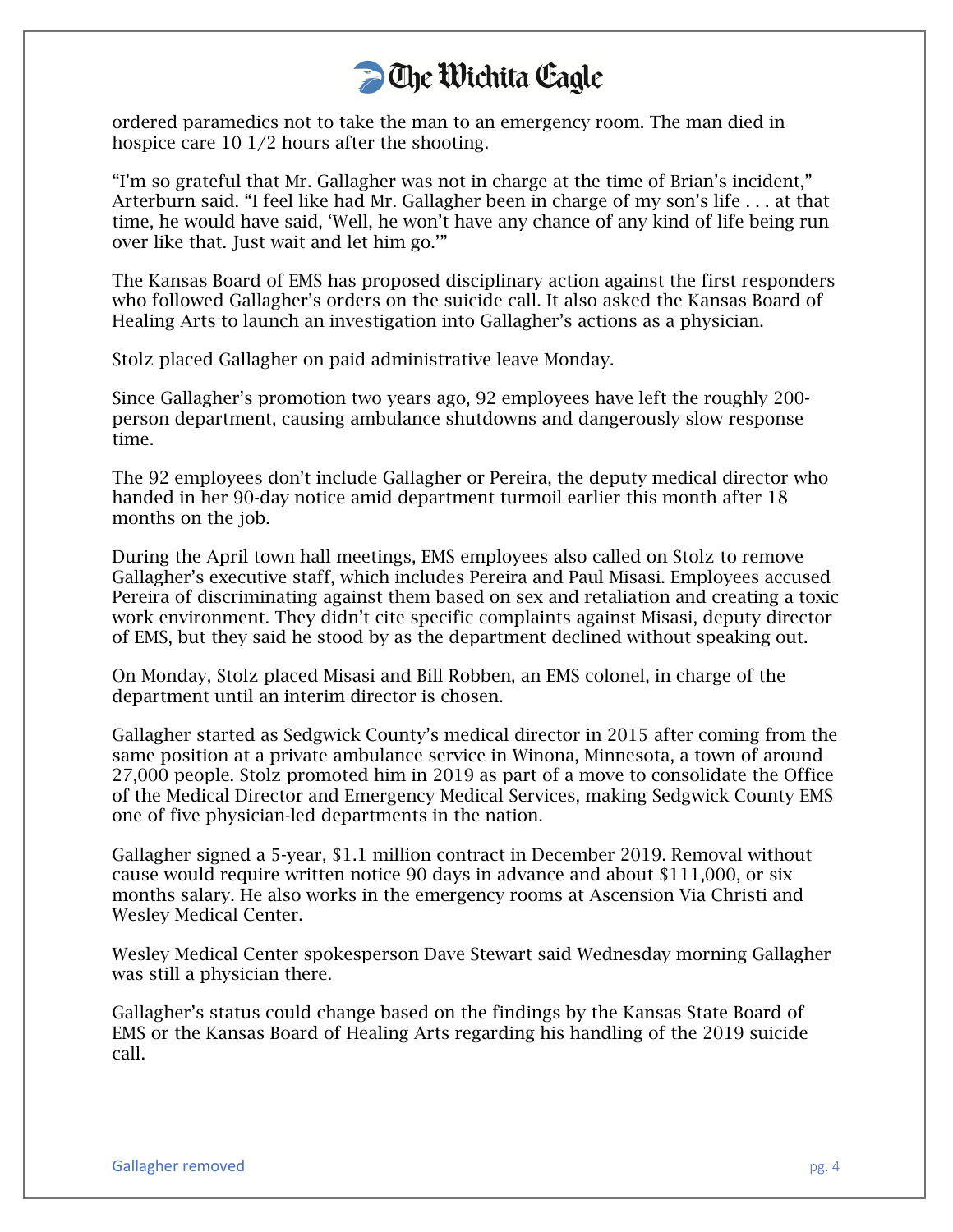"There would definitely be probably a review process on our end, but that would be subsequent to the state board and other findings" such as the termination at Sedgwick County, Stewart said.

Ascension Via Christi, where Gallagher is also a physician, did not respond to multiple requests to comment.

No one immediately responded about his status from the Sedgwick County Medical Society, where Gallagher sits on a multiple committees, or the National Association of EMS Physicians, where Gallagher is a board member.

Howell responds to investigative report on Sedgwick County EMS

#### County commissioners support removal

Sedgwick County commissioners said they support Stolz's decision and remain confident in his leadership.

But an ongoing feud between Commissioner Jim Howell and the other Republicans on the commission escalated Wednesday, with Commission Chairman Pete Meitzner attempting to limit his speech and Commissioner David Dennis implying Howell is only interested in EMS because his daughter-in-law works for the department.

"You can do your best to address a couple of things," Meitzner told Howell. "But this is not going to be a back-and-forth deal today."

"With all due respect, Mr. Chairman, you're welcome to not stay if you don't want to," Howell said. "I'm going to stay here in front of the manager and media until I make my statement."

Howell, who has led the charge to oust Gallagher and address problems within EMS while facing significant pushback from the county manager and the other Republicans on the commission, said he agrees with the changes Stolz has proposed for EMS.

"That is good. I want to give you appreciation for doing that," Howell said.

"My greatest concern as we move forward, in what we look at in the future, is will another department be targeted next," Dennis said. "Will it be fire, 911, Comcare, the sheriff, aging, etc., or will it just be those departments that a commission has a relative working in?"

Howell responded that he doesn't get involved in county employees matters unless management fails to address it.

"I did receive a very worrisome letter from someone at 911, and I plan on discussing that with you. And if I have to get involved, I guess I don't want to but something needs to be investigated there as well."

Commissioners Lacey Cruse and Sarah Lopez said they appreciated Stolz taking ownership, but they want to focus on improving the EMS service.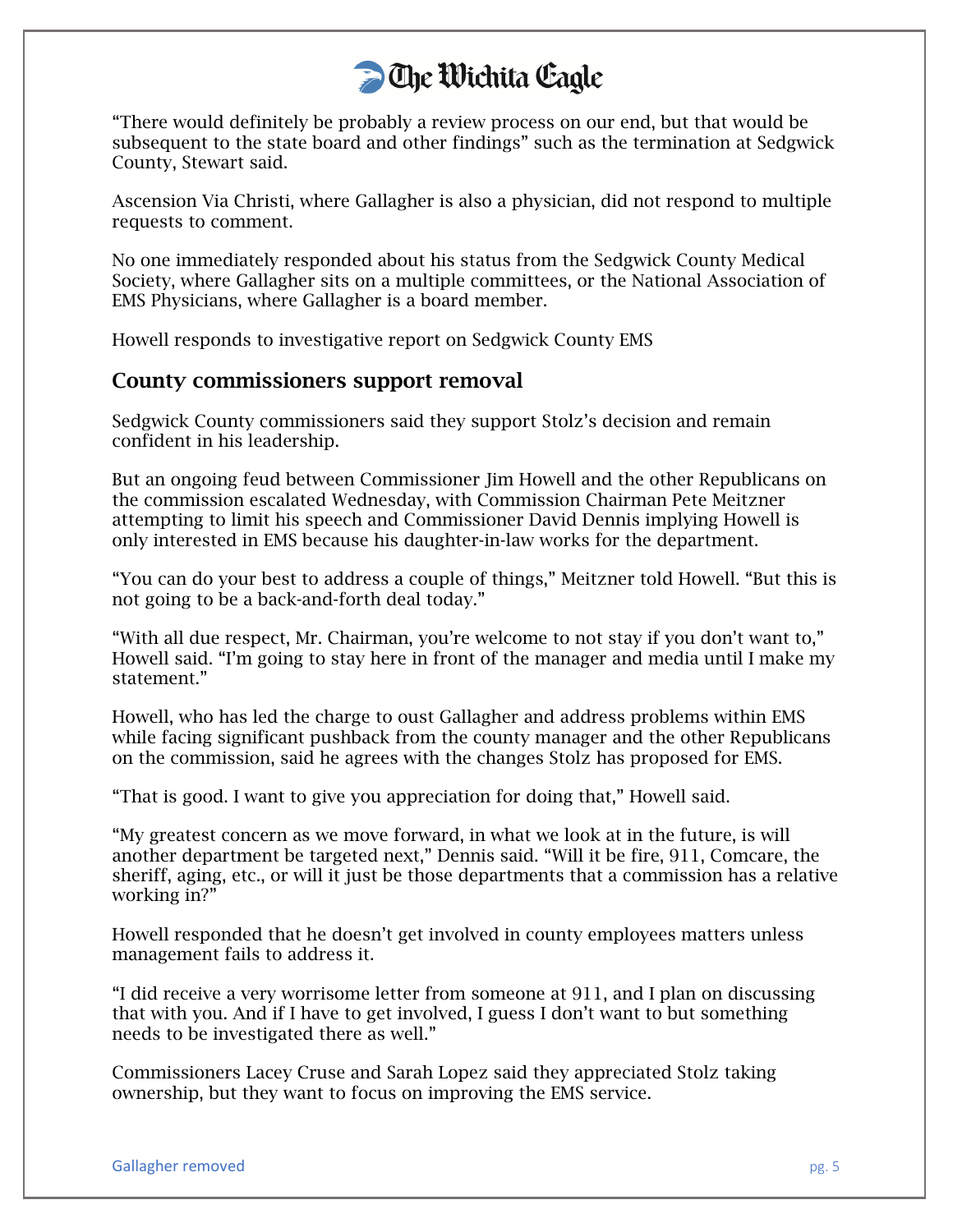# **D** Che Wichita Cagle

"Now, we just have to take the right steps to move forward to get to where we want to be . . . I just hope that we can start building back trust with everyone," Lopez said.

"The only thing that matters is what we do to rebuild," Cruse said.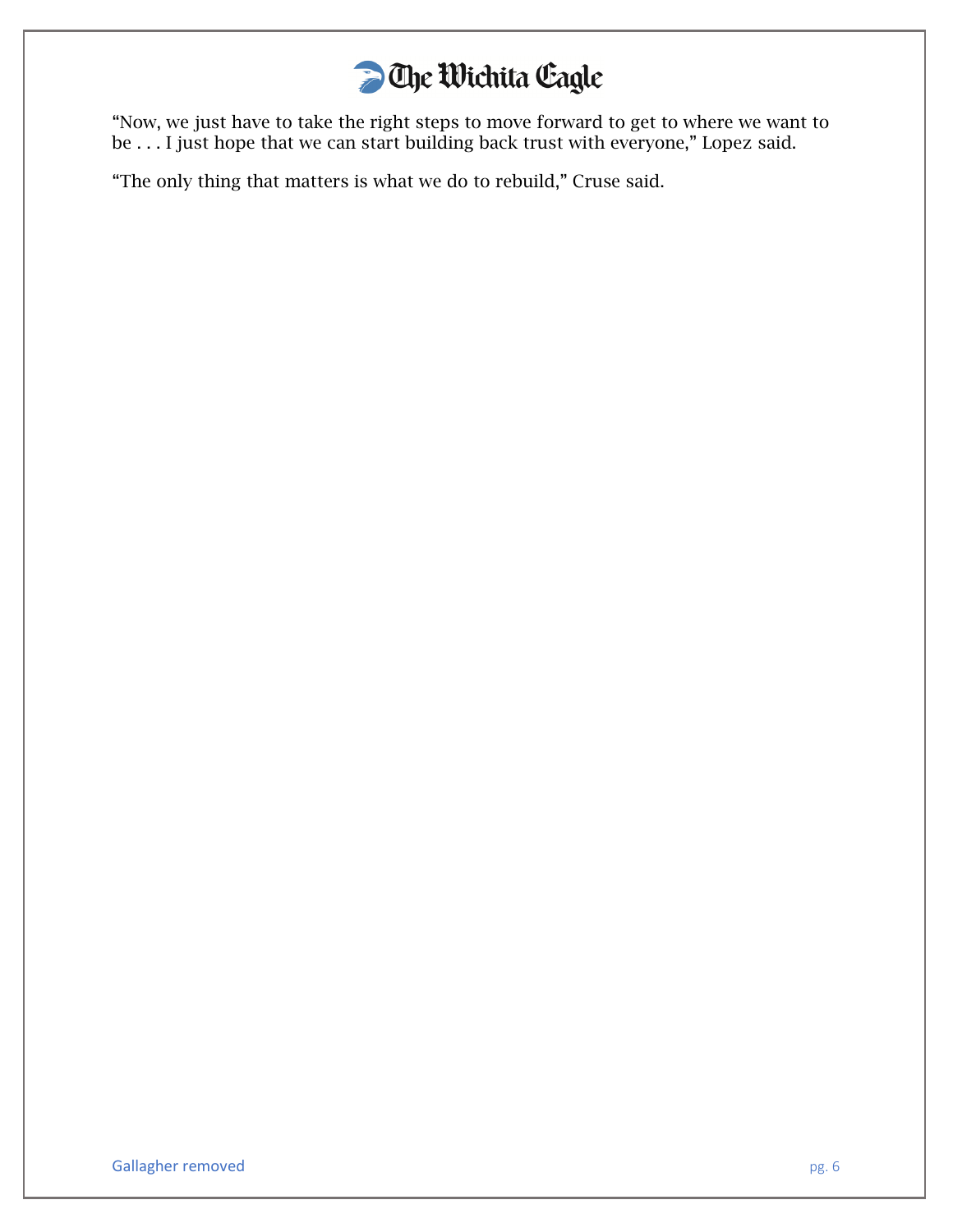

Travis Heying/The Wichita Eagle

County commissioners Lacey Cruse and Jim Howell, and county manager Tom Stolz, talk about what comes next now that Sedgwick County has ended its relationship with medical director John Gallagher.

# EMS Director Dr. John Gallagher resigns; Sedgwick County to pay him \$85,000

By Chance Swaim | The Wichita Eagle | July 23, 2021

Sedgwick County EMS Director Dr. John Gallagher resigned on Friday, and the County Commission agreed to pay him \$85,177.85.

In exchange, Gallagher has agreed not to sue Sedgwick County, individual commissioners or any other county officials or employees. Gallagher also agreed not to apply for any position with the county in the future.

County Manager Tom Stolz placed Gallagher on paid administrative leave Monday and removed him from his position on Wednesday following a Wichita Eagle investigative series into response times and an EMS staff revolt.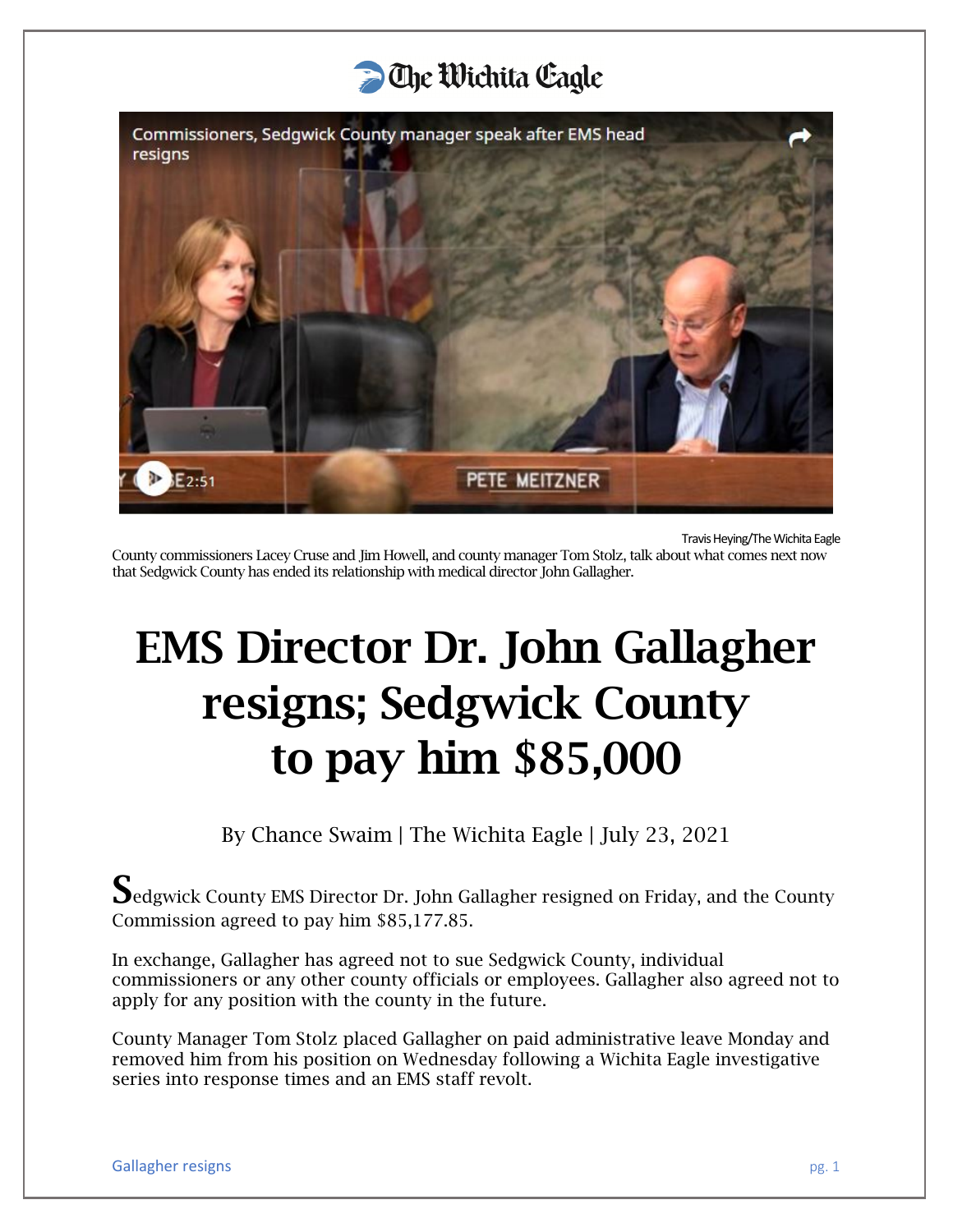The County Commission called a special meeting Friday to approve the severance package, which was signed by Gallagher on Thursday, a copy of the agreement shows.

Gallagher was also the county's medical director. The \$85,177.85 payment is the equivalent of 4 1/2 months salary. It will be paid out in a lump sum within seven days.

As part of the settlement, Sedgwick County also agreed to issue a joint announcement of Gallagher's resignation with the language agreed upon by both parties.

"Sedgwick County and Dr. John Gallagher have agreed that it is in the best interest of both parties to part ways," said Commission Chairman Pete Meitzner, reading from a prepared statement. "Therefore, Dr. John Gallagher has resigned as EMS Director effective July 23, 2021.

"Sedgwick County would like to extend Dr. John Gallagher well wishes for his future endeavors and appreciation for his service."

Since Gallagher's promotion two years ago, 92 employees have left the roughly 200 person EMS department, causing ambulance shutdowns and dangerously slow response times. This year, Sedgwick County EMS reached fewer than one in three patients within 9 minutes — a national standard for EMS response.

Gallagher started as Sedgwick County's medical director in 2015 after coming from the same position at a private ambulance service in Winona, Minnesota — a town of around 27,000 people.

Stolz promoted him in  $2019$  — against the wishes of a petition signed by more than 100 EMS employees — as part of a move to consolidate the Office of the Medical Director and Emergency Medical Services, making Sedgwick County EMS one of five physician-led departments in the nation.

Gallagher signed a 5-year, \$1.1 million contract in December 2019.

Calls for Gallagher's removal came in April following Eagle reporting on his handling of a 2019 case involving a 31-year-old patient who had apparently shot himself in the head. The patient was five minutes away from the nearest hospital, but Gallagher refused to transport him for five hours, even though the man continued breathing and had a pulse.

Commissioner Jim Howell organized two closed-door town hall meetings for EMS employees to air their frustrations to Stolz and Assistant County Manager Rusty Leeds on April 26 and April 28.

More than 120 past and present EMS employees attended, and 39 spoke directly to county management, describing a miserable, high-stress workplace with belittling bosses, discrimination and vague protocols that are driving away experienced paramedics. They also warned that slow response times and ambulance shutdowns under Gallagher put the entire county at risk of preventable death.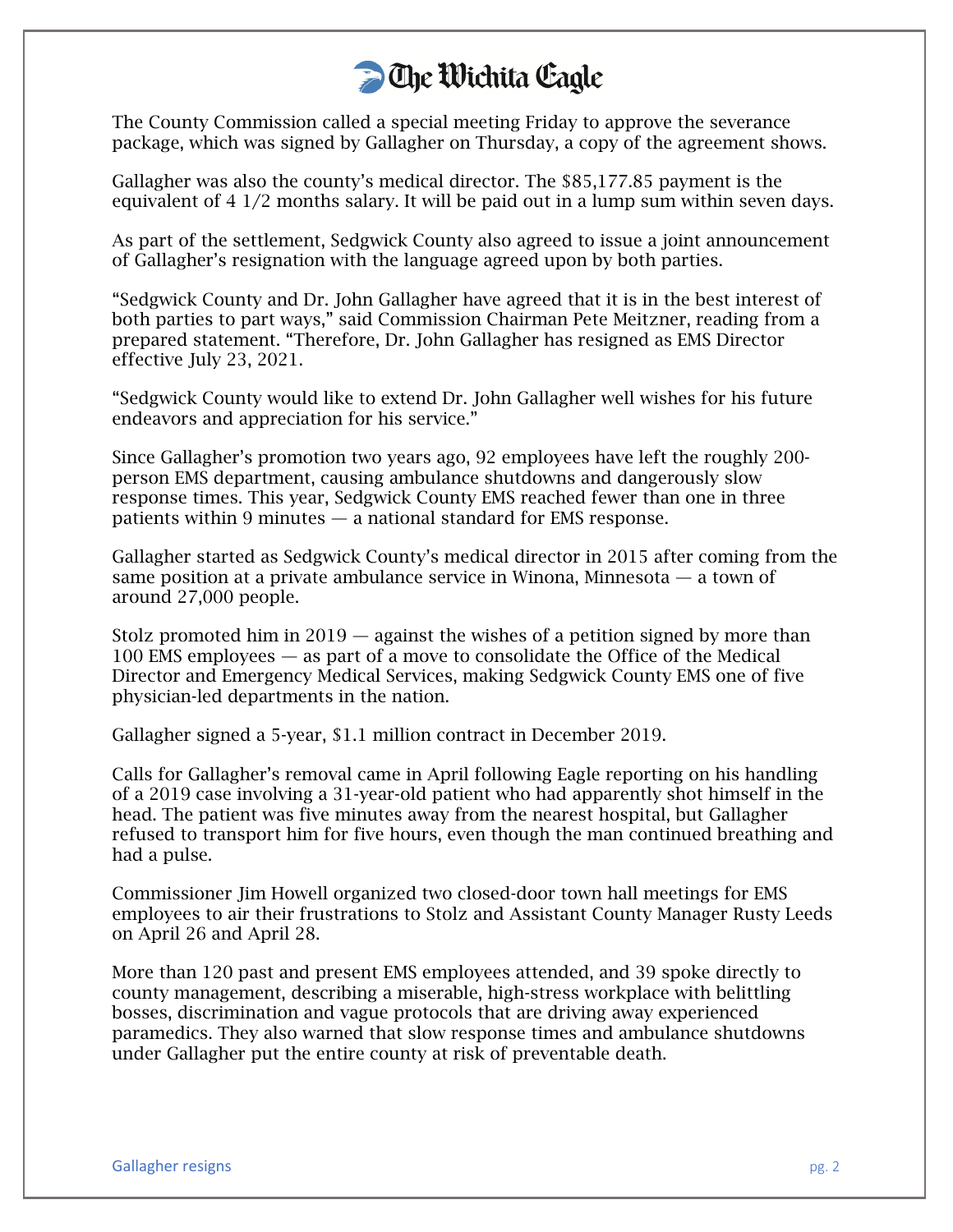After the April meetings, Sedgwick County hired private law firm Hite, Fanning & Honeyman to investigate Gallagher's leadership and EMS protocols.

In a June 1 interview with The Eagle, Gallagher acknowledged his leadership style doesn't "jibe with everyone" but said he had no plans to resign. "I intend to be here for years," he said at the time. He also said he welcomed the law firm's audit.

County officials said they received a verbal summary of a portion of the investigation's findings on Wednesday but not a written copy.

Stolz said the audit likely won't be released to the public. The total cost of the audit has not yet been calculated, Stolz said.

"The cost of the audit will definitely be released because we're using taxpayer money for that," Stolz said.

"Regarding the components of the audit itself, there's attorney-client privilege attached to that, and I don't think we'll be able to release that actual report."

Stolz said he wasn't sure whether the attorney-client privilege could be waived by the county, allowing the audit to be publicly released. He referred all further questions about the audit to Sedgwick County Counselor Mike Pepoon.

"While I'm not required to answer your questions, I believe the client is Sedgwick County," Pepoon wrote in an email. "I'm not going to speculate at this time whether commissioners have the right to waive the privilege or in fact should do so in this instance. I can tell you in the 35 years I have been with the County I cannot think of a single instance of commissioners waiving such a privilege."

#### Commissioners look forward; EMS woes remain

Sedgwick County commissioners are eager to put the EMS controversy behind them, but the EMS crisis continues.

"We now want to move forward in a positive direction for our EMS department and put this behind us," Meitzner said.

Stolz said a staffing shortage persists and it could take years to build EMS back to its former staffing levels.

On Wednesday, Stolz announced sweeping changes to the department, rolling back the 2019 merger. The medical director and EMS operations will be separated, with a new director for each hired through a competitive search. The county would also create an EMS Citizens Advisory Board to improve transparency and add oversight of the department.

In June, no ambulances were available for the entire county for around 139 minutes, and the problems have continued in July. Throughout this week, multiple ambulances have had to be taken out of service due to the ongoing staffing shortage, with some calls being placed on hold until an ambulance becomes available.